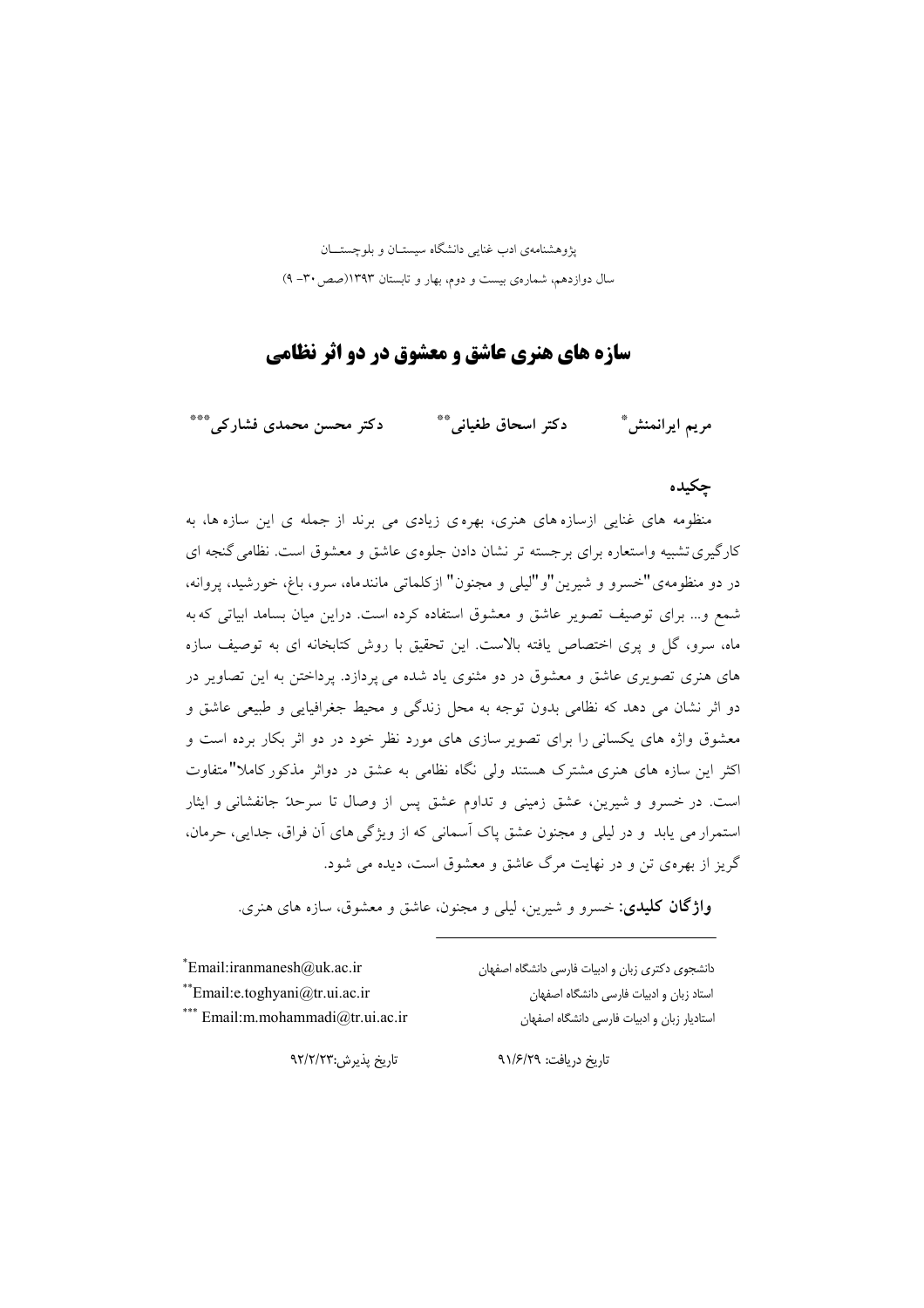#### مقدمه

 $\backslash$  .

ادبیات رویدادی است که در زبان روی می دهد. پس می توان گفت که زبان نا آشنا، پایه ی هنرهای کلامی است. شاعران با به کارگیری این توانایی زبان، سخن خود را ازتصاویر هنری سرشار می سازند. حکیم نظامی گنجه ای بعداز سرودن مخزن الاسرار، به سرودن دو کتاب زیبای خود، خسرو و شیرین و لیلی و مجنون پرداخت. خسرو وشیرین اوکه اولین منظومه ي عاشقانه ي او نيز هست، جذاب ترين اثرش از لحاظ توصيف هاي گوناگون (احوال، مناظر، راه پرماجرای عشق و…)هم هست. درخسرو وشیرین توصیف هنرمندانهی کوشش های خسرو برای به دست آوردن شیرین(نیاز)واعراضها واعتراضهای شیرین(ناز)، وجود آب وتاب داستان، وصال، تداوم عشق پس از وصال تا سرحدٌ جانفشانی، وجود افراد هنرمند و دانایی همچون باربد ونکیسا و شاپور و بزرگ امید و وجود شیرین به عنوان زنی مدبّر و تاثیر گذار، باعث ایجاد منظومهای عاشقانه(عشقزمینی)با تحرک درونی بسیار و جذابیت بی نظیر شده است .

درلیلی و مجنون(سروده به سال ۵۸۴)با جدایی، نامرادی، حرمان و مرگ که ازویژگی های عشق پاک(عذری) است؛ منظومه ای چنین زیبا و دلنشین خلق می شود.

حب عذري يعني عشق عفيف و مكتوم تا دم مرگ. حب عذري از مختصات شعر غنائي جاهلی و مخضرم است. نوعی غزل معروف به غزل بدوی در عصر بنی امیه رواج یافت که زاده ی طبع شاعران عذری است. واز معروفترین این شاعران که به قبیلهی بنی عذره انتساب داشتند ولی عشق افلاطونی عفیفانه را تغنی می کردند می توان مجنون عامری عاشق لیلی را نام برد.(ستاری،۱۳۶۶:۴۰۸) مرگ ازعشق جزء فرهنگ و آداب و رسوم قبایل جنوبی عربستان جاهلي بوده است. اين عشق جسماني ياك و مرگبار كه حب المروه يا عشق ظرفا نيز ناميده شده معادل عشق افلاطونی است و به اعتقاد صاحب نظران ازهمین منبع تراویده و در واقع صورت نهایی آرمان عشق یاک و عفیف و افلاطونی است.(ابوعلی سینا، ۱۳۱۹: ۱۹تا ۲۳) پیش ازرسیدن به آستانه ی پر اضطراب و هراس ودر عین حال شیرین و لذت بخش اتحاد عاشق ومعشوق وعشق، كه محو من آگاه وجزيىدرمن ناآگاه وجامع است، لحظه هاى رنج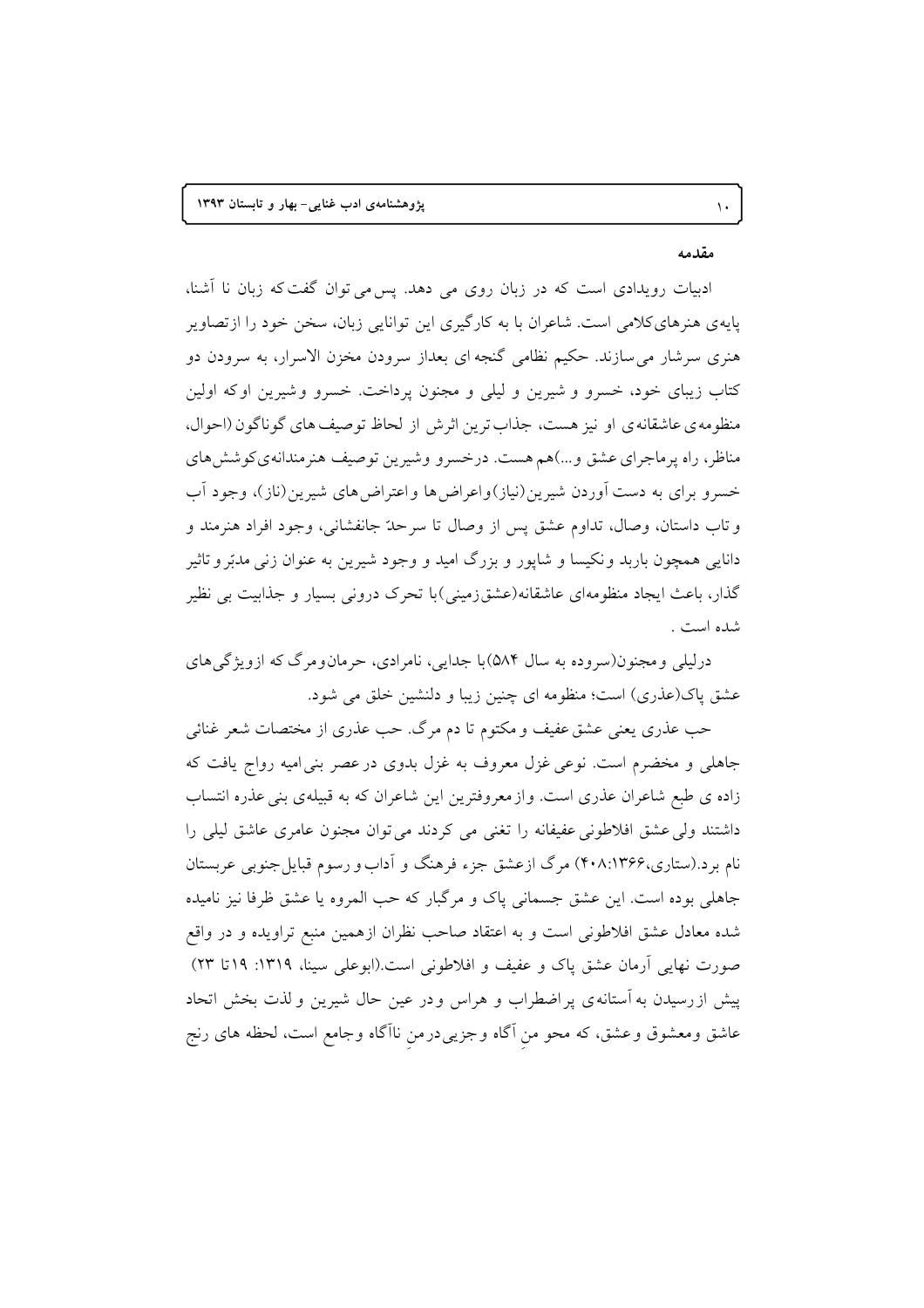بار ودشخوار فراق و جدایی و سیر در وادی خونخوار عشق به سوی وصل و وحدت وجود دارد. (یو رنامداریان، ۱۳۶۸: ۸۱)

در دستگاه زبانی هر شاعر و نویسنده ای، خصوصیات اَوایی، نحوی، واژگانی، معنایی و ادبی–بلاغی شاخصی وجود دارد. دستگاه بلاغی براساس عناصربیانی و بدیعی و سایر عناصر زیبایی شناسی زبان شکل می گیرد.(همان، ۳۲:۱۳۸۱)در این میان، تشبیه مهم ترین عنصر سازنده ی این دستگاه و نشان دهندهی زاویهی دید شاعر است که چگونه میان اشیا و عناصر متنوع، پیوند ایجاد میکند. درآثار ادبی، شاعر برای نشان دادن اّن چه بیرون از واقعیت و محسوسات است، از واقعیت و محسوسات آغاز می کندتا وقتی معنی مجازی کلمات را با قرینه مشخص و محدود می کند و در نتیجه ابهام اثر را تقلیل می دهد و نظامی در این دو اثر از سازههای هنری ای همچون ماه، سرو و … استفاده کرده است و اکثر تصاویری را که برای شیرین و خسرو به کاربردهاست؛ همان ها را برای لیلی و مجنون نیز آورده است. ولی بار معنایی آن ها متفاوت است که با آوردن اشعار این مطلب آشکار می شود. این مقاله به منظور بررسی تصاویر عاشق و معشوق درمنظومهی خسرو و شیرین با روش کتابخانهای نوشته شده است؛ و برای بررسی توجه یاعدم توجه نظامی به محیط جغرافیایی داستان در به کارگیری صورخیال، تصاویر مذکور را با معادل آن ها در مثنوی لیلی و مجنون مقایسه کرده است. از این رو ابتدا تصاویر عاشق و معشوق از دو کتاب مزبور (بر اساس نسخه ی حسن وحید دستگردی) استخراج شده و با استفاده از روش تحلیل محتوا به طبقه بندی، توصیف و بررسی آن ها اقدام شده است. تصاویری هم چون ماه، سرو،گل ویری از بسامد بالایی برخوردار هستند وتصاویری همچون شمع وچراغ درحد متوسط بسامدی قرار دارند و تصویرهایی مانند خورشید، آب، باغ، پروانه، آهو و شیر در حد چند بیت و باز، شمشاد، بلبل، نرگس، بادام و گوزن و دریا در حد یکی دوبیت می باشند؛ که درمجموع نوزده تصویررا در بر می گیرند.

# ييشينهى تحقيق

اگر چه در بارهی نظامی وشعر او کتاب ها، مقالات و پایان نامه های بسیار تالیف شــده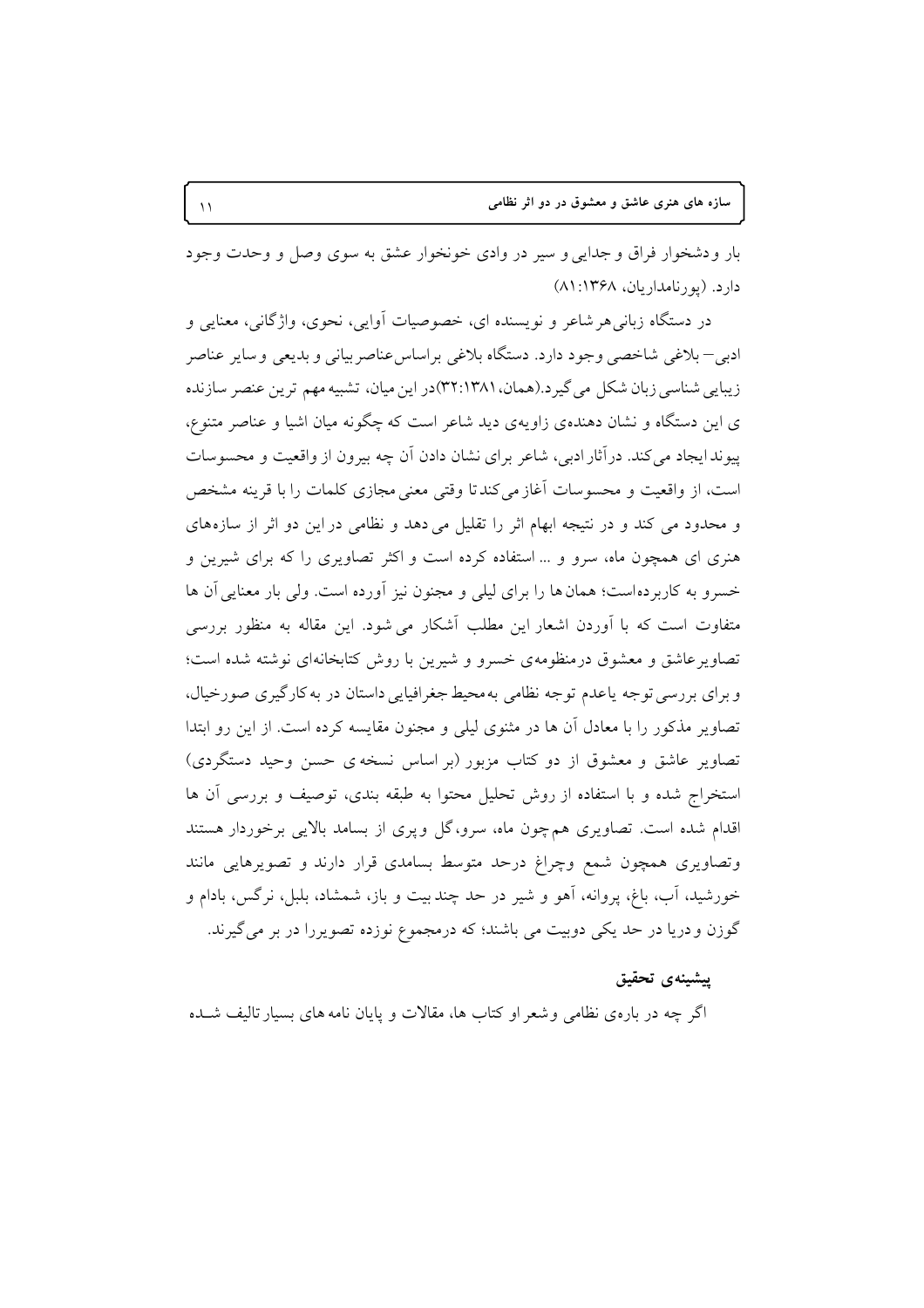است اما تا آن جا که جست و جو شد، در موضوع مقاله ی حاضر تحقیق و پژوهشی صورت نگرفته وبرخی از مواردی که در این زمینه کار شده از این قرار است:

۱- پهلوان نژاد، محمدرضا، عطری، مهسا، مقالهی مقایسهی توصیف معشوق در لیلی و مجنون نظامی و رومئو و ژولیت شکسییر به عنوان نمادی از ادبیات شرق و غرب. نخستین همایش ملی ادبیات فارسی و یژوهش های میان رشته ای،۱۳۸۹.

۲– مرتضایی، خدیجه، پایان نامه ی **بررسی و تحلیل سیمای زن و معشوق در اشعار** <mark>نظامی، سعدی</mark>، مقطع کارشناسی ارشد، دانشگاه آزاد اسلامی واحد تهران مرکزی،۱۳۸۶.

۳– عابدی ها، حمید، پایان نامه ی **زیبایی شناسی عاشق و معشوق در مثنوی های عاشقانه نظامی، مقط**ع کارشناسی ارشد، دانشگاه بین المللی امام خمینی، ۱۳۸۳.

۴– سام خانیانی، علی اکبر، محمدی، ابراهیم، نظری، اعظم، **نقد تطبیقی ساختار روای**بی خسرو و شیرین نظامی و مثنوی یدماوت، یژوهشنامه ادب غنایی، پاییزو زمستان، دوره ۹، شماره ۱۷، ص۱۳۰ –۱۰۲. ۱۳۹۰.

۵– ایران زاده، نعمت۱له. آتشی پور، مرضیه. طرح داستانی خسروو شیرین و لیلی و مجنون نظامی گنجوی با تاکید بر روایت شرقی، پژوهشنامه ادب غنایی، پاییز و زمستان، دوره ۹، شماره ۱۷، ص ۳۲– ۵، ۱۳۹۰.

۶- نصراصفهانی، محمد رضا، حقی، مریم، شیرین و پاملا (بررسی تطبیقی خسرو و **شیرین نظامی و یاملا ساموئل ریچاردسون)**، یژوهشنامه ادب غنایی، بهار و تابستان، دوره ٨. شماره ١٤، ١٤٠-١٤١. ١٣٨٩.

٧– طغیانی، اسحاق. جعفری، سمانه، شیرین ترین حکمت های خسروی(درغنایی ترین ا**ثر نظامی، امیر خسرو و هاتفی)**، پژوهشنامه ادب غنایی، پاییزو زمستان، دوره ۷، شماره ١٣، ص ۶۲-۳۹، ١٣٨٨.

٨– ذبيح نيا عمران. أسيه، مقايسه محتوايي ليلي و مجنون نظامي و فراق نامه سلمان ساوچی، پژوهشنامه ادب غنایی، بهار و تابستان، دوره ۹، شماره ۱۶، ص۱۱۴-۹۹. ۱۳۹۰.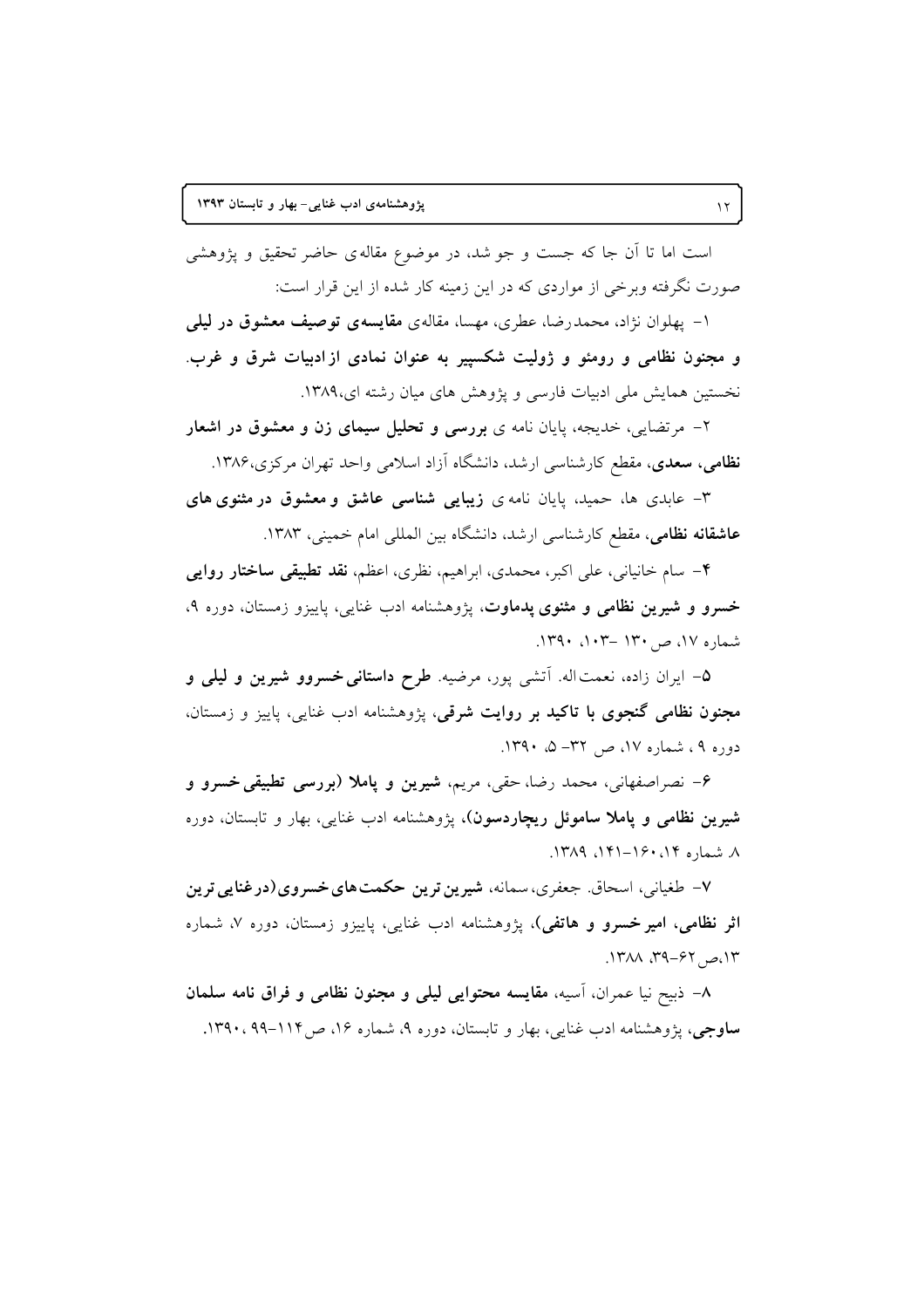#### ىحث

اینک به بیان این سازه های هنری در دوکتاب"خسرو و شیرین"و"لیلی و مجنون" می پردازیم؛ تصاویر به ترتیب فراوانی کاربرد آن ها در ابیات آورده شده است.

#### ماه

تصویر ماه در ارتباط با خورشید شکل می گیرد. دو ویژگی اصلی ماه این است که ۱– از خود نور ندارد و نور آن چیزی جز انعکاس نورخورشید نیست۲– چون ماه مراحل مختلفی را طیمی کند، اشکال آن تغییر می یابد و این دو وجه باعث شده اند که ماه نماد بالندگی و تغییر هیئت (اهلهی قمر) دانسته شود و همچنین نماد تناوب و نوگردانی. ماه نماد ضرباهنگ زیست شناختی، زمان درحال عبور، باروری، نشانگر نوری در ظلمت بی انتها و به طوراستعاری یادآور زیبایی است. ماه در ارزش گذاری نمادهای شبانه، نشانه ی رویا و ناخودآگاه است. (شوالیه، ۱۳۷۹: ۱۲۱)نظامی در خسرو و شیرین در یکصد و پنج بیت از تصویر ماه استفاده کرده است. بجز هفت بیت، در تمامی بیت ها مراد از شیرین، زیبایی شیرین و چهره و پیکرشیرین|ست. در دو بیت مشبه به مهتاب برای شیرین آمده است. فقط در دوبیت شکر را با مشبه به ماه آورده است. وتنها در پنج بیت این تصویر را برای خسرو بکار برده است. در سخن نظامی، فرهاد هم شیرین را(درسه بیت) با تصویر ماه می آورد. در دو بيت هم مه وخورشيد را استعاره از شيرين وخسرو آورده است. اما در ليلي و مجنون نظامی در بیست و دو بیت تصویر ماه به کاررفته که در بیست و یک مورد مراد لیلی و فقط در یک بیت منظور مجنون است.

**زیبایی چهره و پیکر**: در ابیات بسیاری نظامی معشوق را ازنظر زیبایی چهره، ماه دانسته  $\mathsf{Y}\wedge\cdot\mathsf{X}\vee\mathsf{A}\wedge\cdot\mathsf{A}\wedge\cdot\mathsf{A}\wedge\cdot\mathsf{Y}\wedge\mathsf{A}$ 

خرد سرگشته بر روی چو ماهش دل و جان فتنه بر زلف سیاهش (نظامی، ۱۳۸۵: ۵۲) نوری در ظلمت بی انتها: ماه، ستارهی شب و نشانگر نوری در ظلمت ب<sub>ه،</sub> انتهاست.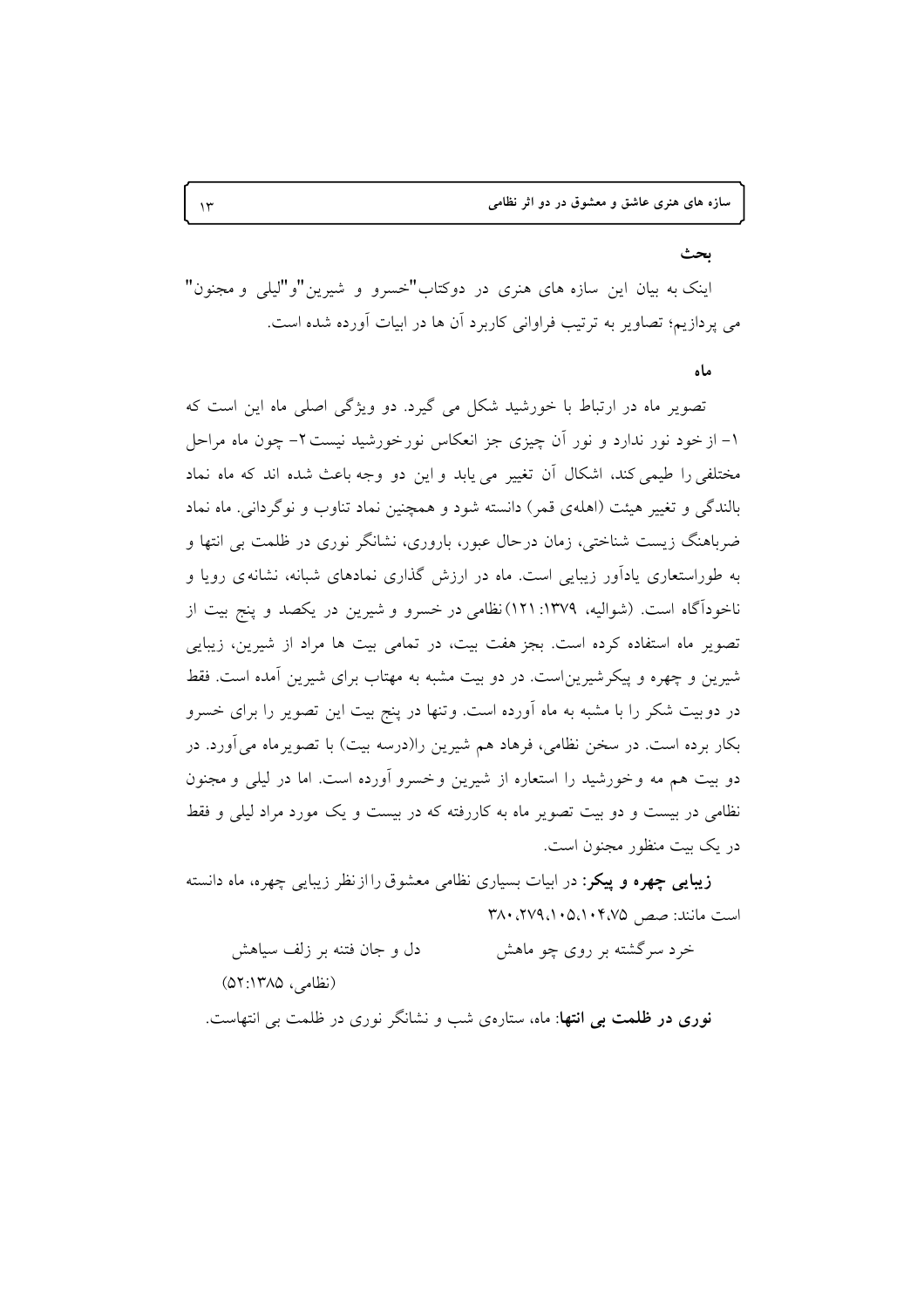استعاره:چوماه آمد برون از ابرمشکین/ به شاهنشه درآمدچشمشیرین(نظامی،۱۳۸۵: ۸۲) نیز نگاه کنید به صص ۳۸۰،۳۹۱، ۳۳۹، ۱۲۲،۲۹۷و اما در لیلی و مجنون: تشبیه:گــر چــه گهري گرانب ها بود \_\_\_\_\_\_ چـــون مـــه بــه دهان اژدها بود (نظامی،۱۳۸۳:۱۳۸۲) استعاره: درغار همیشه جای مار است ای ماه تو را چه جای غار است (همان:۲۳۳) ماه، بانی دورههای دوهفته ای و ماهانه: ماه، بانی دوره های دو هفته ای و ماهانه است. ماه تجدید حیات هر دوره را، هم در قلمرو کیهانی وهم در قلمرو زمینی، نباتی، حیوانی و بشري اداره مي كند. (شواليه، ١٣٧٩: ١٢۴و ١٢۶) استعاره: از مهچو دو هفته بود رفته شد مـاه دوهفته بردوهفته (نظامی،۱۳۸۳:۵۷) استعارهي مكنيه و تشبيه: کــان روزکـــه مــه بــه باغ مىروفت چون ماه دوهفته کرده هرهفت (همان: ۹۵) معشوق در شعر فارسی و مخصوصاً در غزل، اسطوره است نه چهره، ودست یافتن به او یک آرمان است و او عادی و طبیعی نیست.(شمیسا،۱۳۷۶: ۲۶۸) استعاره:گهی دیده بهآب چشمه می شست می سطح حو ماهی ماه را درآب می جست (نظامی، ۱۳۸۵: ۸۴) و در لیلی و مجنون به صورت مضمر، چهره ی معشوق را به ماه تشبیه کرده است: چــرخ از رخ مــه جمــال گيــرد مجنون به رخ تو فال گيرد (نظامي،١٣٨٣:١٩٩) ماه و دیوانه: قدما معتقد بودندکه چون دیوانه چشمش به ماه افتد. آشفتگیش افزون تر مي شو د.(ياحقى، ١٣٧٥: ٣٨٥) استعاره: بگفتا: دوری از مه نیست درخور مسلَّف بگفت: آشفته از مه دور بهتر (نظامی، ۱۳۸۵: ۲۳۴) تمثيل: ملک چون جلوه ي دلخواه نو ديد په تو گفتي ديو ديده، ماه نو ديد (همان: ٣٩٢) و در ليلې و مجنون: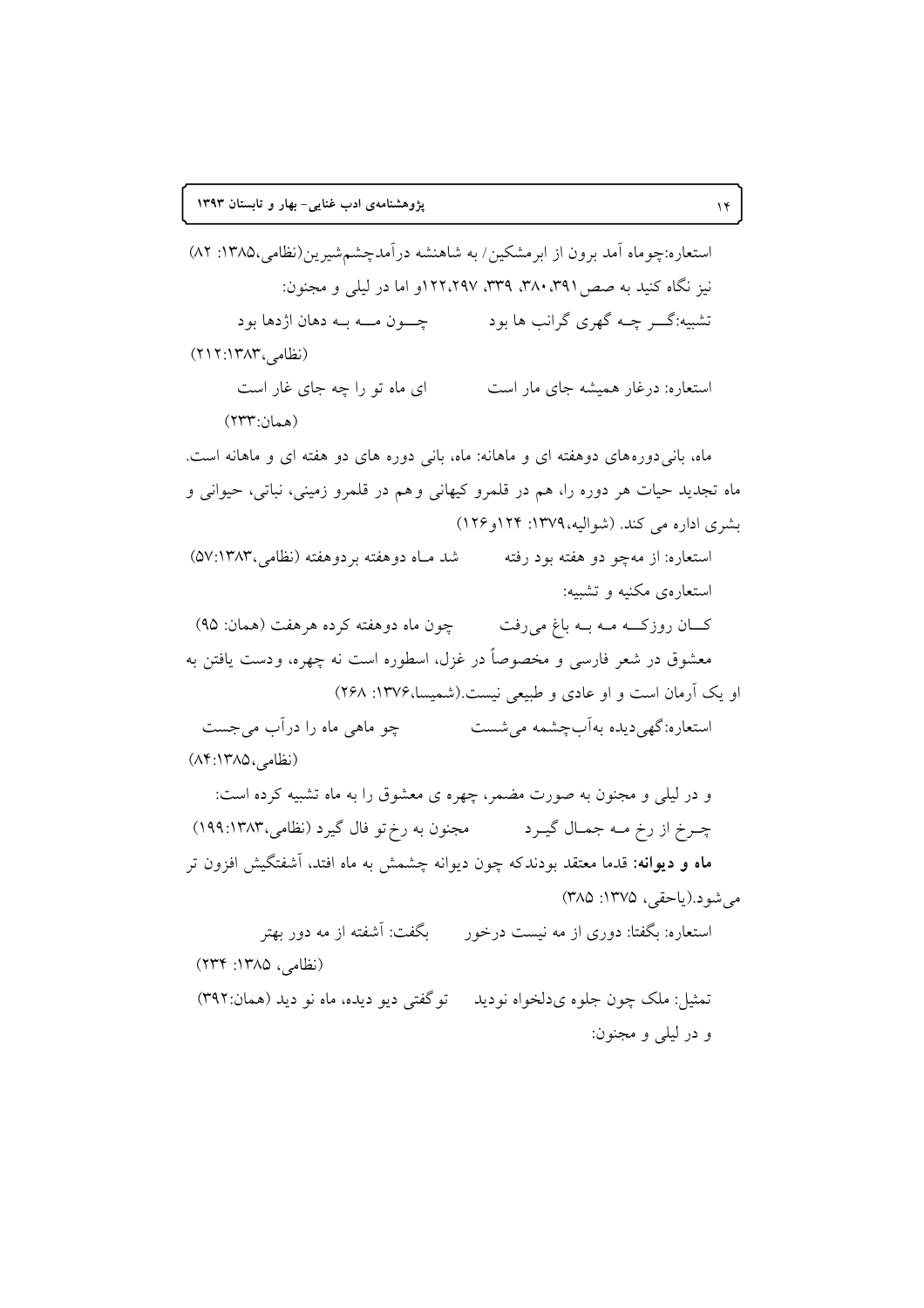دیوانه ی ماه نو ندیده (نظامی، ۱۳۸۳) استعاره:کان شیفته ی رسن بریده از میان قدیمی ترین عناصر طبیعت که در میان اقوام بدوی پرستیده می شده ماه است. در دین ساده اَریایی ها اَسمان پاک، اَتش، باد، خورشید، ماه، ستارگان و باران که همگی مظاهرحیات هستند پرستیده می شدند و در مقابل این ها قوای زیان بخش طبیعت مانند تاریکی، خشک سالی و قحطیدر اشکال اهریمنی و پلید مجسم شده نکوهش می گردیدند. در ادوار کهن ایران پیش از زرتشت، بخاطر ایمان به خدایان متعدد وپرستش عناصر طبیعت که از اعتقادات آریایی های ساکن این سرزمین بوده است ماه که شب تیره وظلمانی راروشنی می بخشدهمواره بعنوان یکی ازخدایان ستایش شده است.(صمدی،۱۳۶۷و۱۲ و ۱۲) "شاید ماهدرزمرهخدایانی باشدکهمقامالوهیتداشته است."(دورانت،۹۲:۱۳۴۳) شاید بیراه نباشد اگر بگوییم که یکی از دلایل مشبه به واقع شدن ماه برای چهره ی زیبای محبوب، احتمالا باید با این رویکرد آریایی های کهن در ارتباط باشد واگرچه نظامی شاعری مسلمان است می توان گفتکه این مقوله در ناخودآگاه جمعی ایرانی ها باقی مانده و در شعر ایرانی خود را نموده است.

تشبيه تفضيل:رخش تقويم انجم رازده راه فشبانیده دست برخورشیدو بر ماه (نظامی، ۱۳۸۵: ۵۱) کـه باشد جای آن مه بر ثر یّا(همان: ۸۰) تشبيه: عروسي ديد چون مـــاهي مهيّا عجب بين كافتاب ازراه گشته(همان: ۸۱) استعاره:بدان چشمه که جای ماهگشته بر ماه وی از قصب نقابی تشبیه تفضیل و استعاره: ماهی و چه ماه کأفتابی (نظامہ ۱۳۸۳، ۱۶۸:۱۴۸۲)

تشبیه مضمر: چـرخ از رخ مــه جمــال گیــرد مــــ مجنون به رخ تو فال گیرد (همان: ۱۹۹) ماه مونث: ماه در میان اینکاها مقبولیت های نمادینی دارد: ۱- به عنوان یک خدای مونث و بدون ارتباط با خورشید پذیرفته شده است.۲- همان طورکه خورشید، خدای مردان است، ماه هم خدای زنان است.۳- به عنوان همسر خورشید، ستارگان را زاییده است و ...(شوالیه، ١٣٧٩: ١٢٧) در اشعار زير نيز ماه نماد دو موجود مونث يعني شيرين و ليلي است.

 $\sqrt{2}$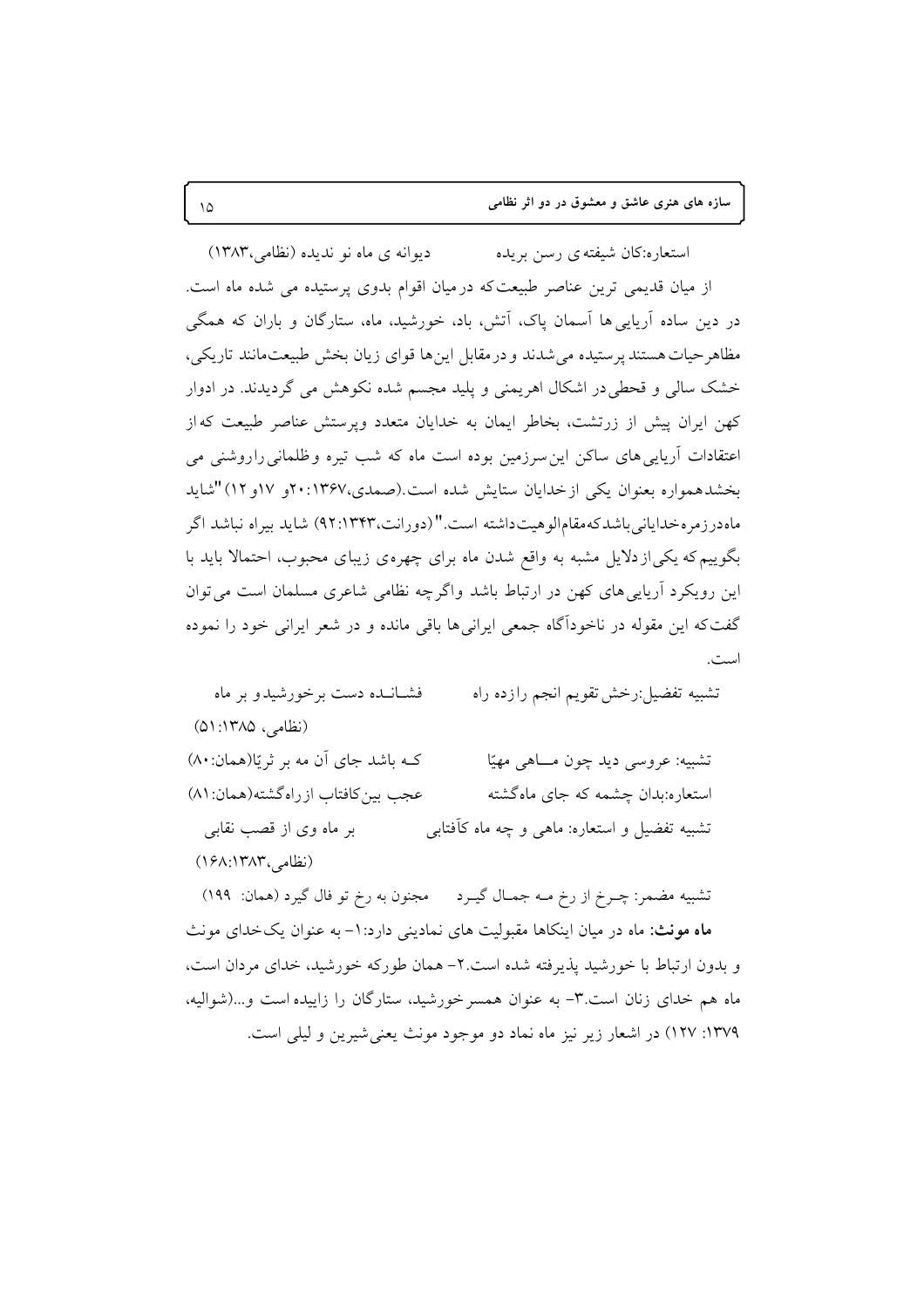تشبیه مرکب: نگریستن خسرو به شیرین به سان نگریستن خورشید در ماه بود: جهـان آراي خســـرو بـــود کــز راه نظر مي كـرد چـــون خورشيد درماه (نظامی، ۱۳۸۵: ۹۰) بـــه شبــديز و به گلگــون برنشستند استعاره:مهوخورشيددل درصيدبستند (همان: ١٤٠) آن شیفتــه را بـــه مـــه رسـاننــــد استعاره: از راه نکساح اگسر تــواننــد (نظامی، ۶۷:۱۳۸۳)

جالب توجه است که بر خلاف تصّور غالب، نظامی گاه ماه را مشبه به برای مشبّهی مذکر قرار میدهد واین وضعیت شاید برگرفته از این عقیده است که در سراسرمناطق سامی جنوب(اعراب، سيبريايي ها، حبشي ها)، ماه ازجنس مذكر و خورشيد از طبيعت مونث است، زیرا برای تمامی جماعت صحرانشین وکاروان سالار سامی، شب لطیف وأرامبخش و مساعد برای سفراست. (شوالیه، ۱۳۷۹:۱۳۷۹) در شعر زیر، ماه نماد مذکر یعنی خسرو است: چےو لختے ایے کافتد ہے سے ماہ درفش کــــاویانی بـــر ســـر شـــاه (نظامی، ۱۳۸۵: ۲۹۷) ماه، بدر: قرص کامل ماه یا بدر در ۱۴روزگی آن است. شاعر قرص چهرهی معشوق را درگردی و کمال روشنی به ماه چهارده تشبیه کرده است: نشان مي جست و مي رفت اَن دل افروز په په چو مـاه چـارده شب، چـارده روز (نظامی، ۱۳۸۳: ۷۶) ماه، راه نما: ماه بلـد شب است. شب خصوصـاً در سرزمیـن عربستـان که گـرمای طــاقت سوز آن، راه پیمایی و سفر روزانه را دشوارمی سازد، لطیف و آرامبخش و مساعد برای سفراست. ماه درشب راه را روشن می کند.

به برج خویشتن روشن کند راه ملک فرمود تا هم در شب آن ماه (نظامی، ۱۳۸۵:۱۳۸۳)

سرو: درخت سرونماد آزادي، جواني، پايداري، سرسېزي ومقاومت است. درخت سروبا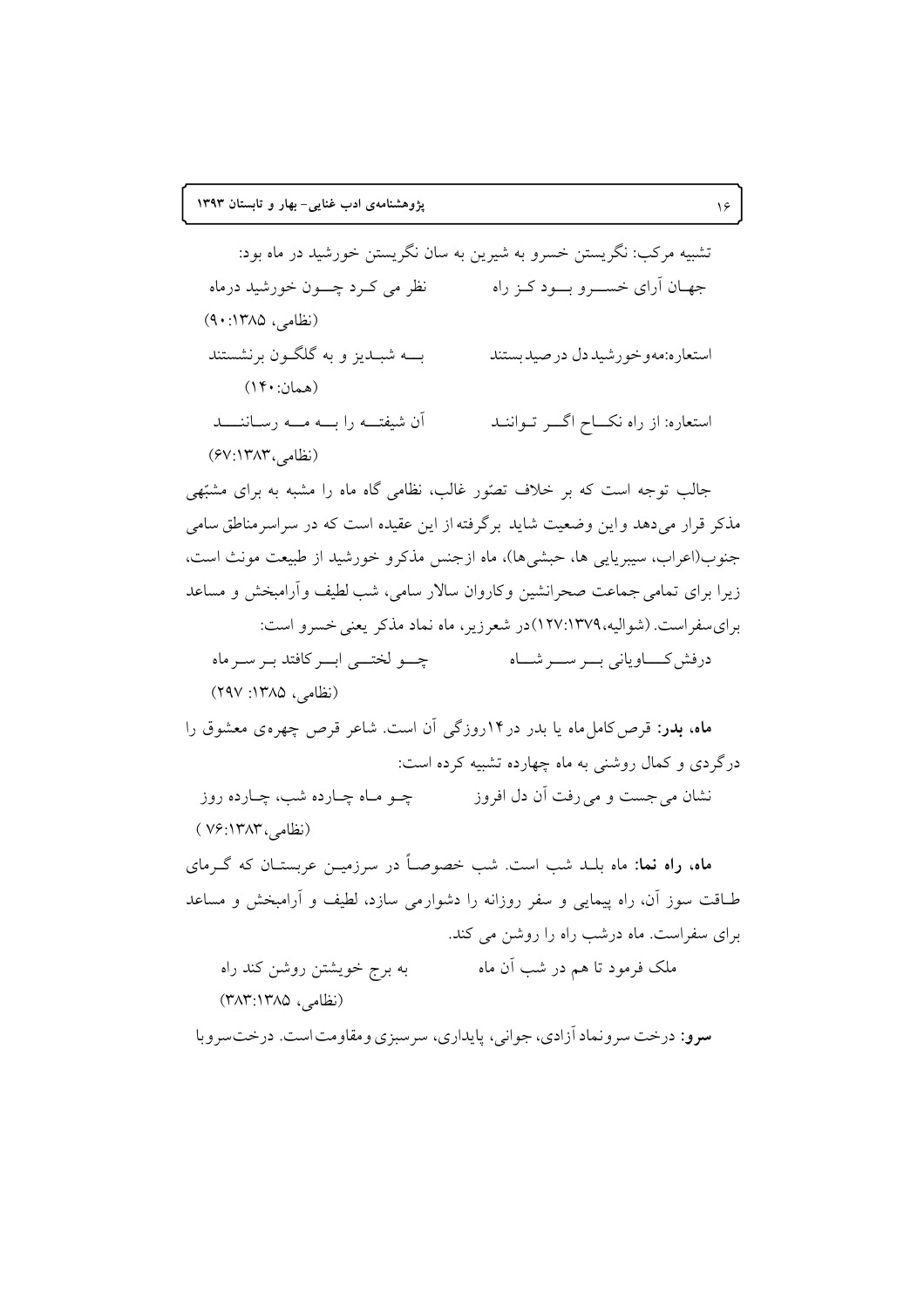نامهای سروسهی، سروروان، سروناز و سرو آزاد می باشد. نظامی در پنجاه بیت ازخسرو وشیرین از نماد سرو استفاده کرده وأن را برای عاشق و معشوق هردو به کار برده است و در لیلی ومجنون در یازده بیت از این مشبهبه بهره جسته است کهدر همهی آنها مراد لیلی است. استعاره: ای سروجوانه جوانمرد مسمود وی با دل گرم وبا دم سرد(نظامی،۱۳۸۳: ۹۳) **سرو آزاد**: درباورهای اسطوره ای ایران، انتساب صفت آزادگی به سرویادگار ارتباط آن با ناهید است که در اساطیر و افسانه ها رمزی از آزادی و آزادگی به شمار می رود.(یاحقی،  $(770:17V)$ 

چــوشــاخ میـوهی تـر شــاد می باش تشبیه: در آن گلشن چو سرو، آزاد می باش (نظامی، ۱۳۸۵: ۷۲) بسه پسرسش کسردن آن سسرو آزاد استعاره: كهچون خسروبه ارمن كس فرستاد

$$
(\forall \Lambda : \Delta \setminus \Delta) \tag{6.17}
$$

نیز نگاه کنید به همان :۳۷۸، ۳۰۶، ۲۶۳، ۲۴۳بعضی گویند هر درختی که میوه ندهد، آن را آزاد خوانند. چون سرو میوه ندهد، آن را آزاد خوانند. (دهخدا، ۱۳۲۵،ج۲۶ : ۴۸۹ ) تشبیه تفضیل:سروی نه چوسرو باغ بی بر سیست به این نسه چسو بساغ خلسد بی در

(نظامی، ۱۳۸۳:۱۶۸) سرو سهی:به معنای سرو راست رسته است ومراد معشوق خوش قد وقامت می باشد. نظامی در خسرو و شیرین سروسهی را برای شیرین، خسرو و فرهاد بکار برده است؛ اما در

لیلی و مجنون سرو سهی را فقط برای لیلی به کار برده است.

تشبیه: بـرشاپور شد ب*ی صبر و*سامان مصبح و عامت چون سهی سـروی خـرامان (نظامی، ۱۳۸۵: ۶۵) شــده لــرزان، چنـان كز باد خاشاك استعاره:سهي سروش فتادهبر سرخاك (همان:۸۷) چون سرو سهے نظارہ گاهی تشبيه: أراستــه لعبتــي چـو مــاهي  $(\Delta \Lambda: \Upsilon \wedge \Upsilon, \Delta)$ زنظامی)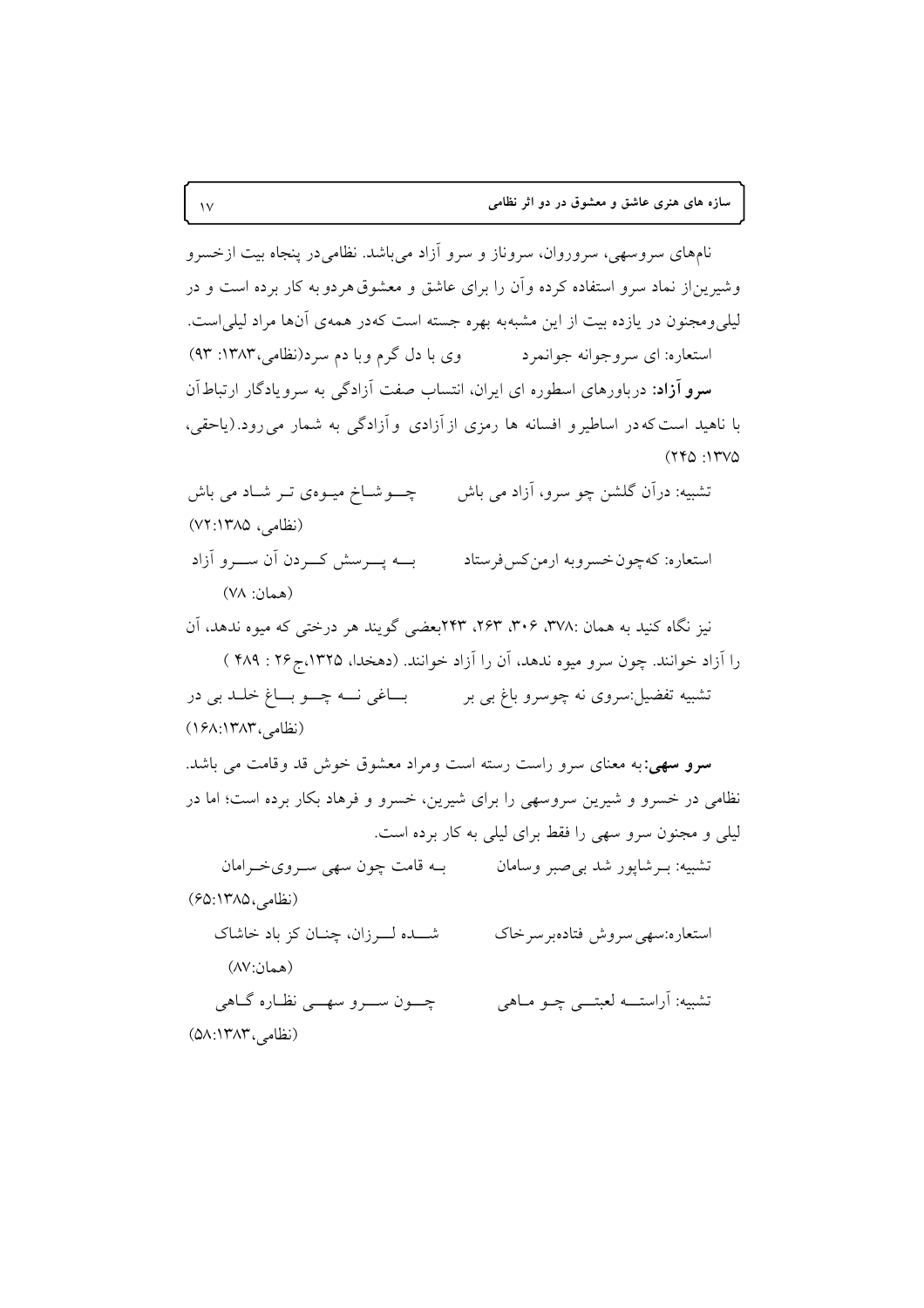مبي گـــون رطبش رسيــده تر شد استعاره: سرو سهیش کشیده تر شد  $(AV:$ (همان) سرو روان: سرو روان نیز به معنای قد و قامت موزون معشوق است. استعاره :ازأن سروروان کز چنگ رفته ہے زسروش آب و ازگا رنگ رفته (نظامی، ۱۳۸۵: ۸۷) نظامی در هر دو منظومه سرورا برای عاشق و معشوق هردو استفاده کرده است: تشبیه:چوسال اَمدبه شش چون سرومی رست رسوم شش جهت را بـاز می جست (نظامی، ۱۳۸۵: ۴۰) فلک در سـايــه ي ســـرو بــلنــدت استعاره:جهان روشن به روی صبح خندت (همان:۴۰۶) رویش چــو بــــه ســــرو بــــر تذروي تشبیه: قــــدش چــــو کشیــــده زاد ســروی (نظامی، ۱۳۸۳: ۸۸) کـــاَبش نمــک و گیــــاش تیغ است استعاره: سـرو تــودر اين چمن دريغ است (همان:۱۴۹) **سرو، درخت زندگی**: در ایران دوره هخامنشی وساسانی، درخت سرو، درخت زندگی به شمارمی رفته است.(دادور و منصوری، ۱۳۸۵: ۱۰۰) سرو به برکت عمر طولانی و همیشه سبز بودن در میان بسیاری از اقوام، درخت زندگی نام گرفته است. نماد جاودانگی و زندگی دوباره است. (شواليه، ١٣٧٩: ٥٨١ و ٥٨٠) استعاره:فرورفته به خاک آن سروچالاک چـرا برسر نريزم هـرزمـان خـاک (نظامی، ۱۳۸۵: ۲۵۷) **سرو، زیبایی**: سرو به منظور توصیف و بیان زیبایی نیز کاربرد دارد. بـه بالاي خـدنگي رستـه سـروي استعاره: همایی دید بــر پشت تــذروی (نظامی، ۱۳۸۵: ۸۲)

گل: مقصود ازگل درادبیات فارسی غالبا"گل سرخ" است.گل سرخ به نام جالب گـل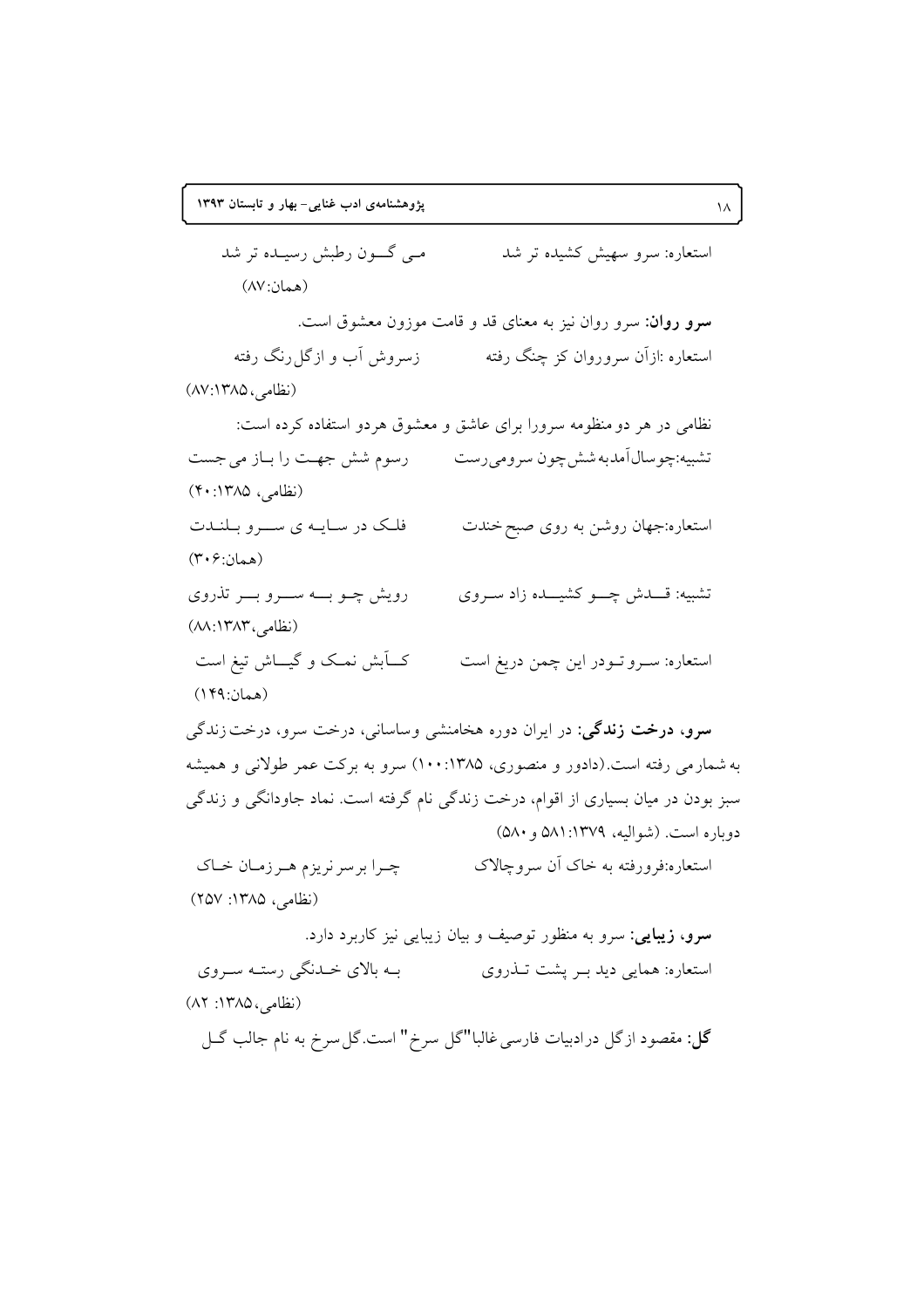محمدي(محمد(ص) پيغمبراسلام) نيز معروفاست. اين مثال اعلاي زيبـايي ومعـشوق، پنج شش روزی بیش زنده نیست.(شمیسا،۱۳۷۶: ۲۸۹) با پیشرفت و تحـول جامعــه مفـاهیم تازه یا اشیا تازه ایجاد می شود و به ناچار برای بیان آن ها به الفاظ تازه احتیاج است. ایجـاد واژهى جديد مى تواند ازطريق عبارت وصفى و تركيب و اشتقاق ويا توسيع واخذ واقتبـاس وغيره انجام شود.(ناتل خانلري، ٩٧:١٣۶٩)

نظامی در خسرو و شیرین در سی و نه بیت"گل" را آورده که درسی وسه بیت منظـور شیرین، درچهار بیت، منظور خسرو و در دو بیت، مراد فرهاد است. درلیلی و مجنون، هفت مرتبه گل آمده که در شش بیت، منظور لیلی ودر یک بیت، مراد مجنون است. گــل نمونــهی ناپایداری حیات است . نماد ناپایداری ذاتی مخلوقات به دلیل تحول دایمی شان و بخصوص به دلیل حالت فرّار زیبایی به طور کلی است.(شوالیه، ۱۳۷۹: ۷۴۰–۷۳۸ )

استعاره:گلی بو دیکه باد ازبارت افگند نـدانم بـر كـدامين خارت افگند؟ (نظامی،۱۳۸۵: ۷۵) تشبیه: بـــه حکم آنکه اَن کم زندگانی چے گے بر باد شد روز جوانی (همان: ۴۳۰) مـــه زاده بـــــه ديــــو زاد دادن استعاره:گـــل را نتــــوان بـــه بـــــاد دادن  $(99:14)$ نظامی، ۱۳۸۳: گل سرخ، نشانهی کمال تام و تمامیت بدون نقص است.(شوالیه، ۷۴۴:۱۳۷۹) استعاره:گل وشکّر،کدامینگل؟چه شکر؟ مسیّل او، او مــانـــد و بس، الّلــه اکبـــر (نظامر، ۱۳۸۵: ۳۹۱) سخن بساييد چيو شکّر پوست کنده تشبيه:چراچونگل زني در يوست خنده؟  $(5\Lambda \cdot \Pi_{\alpha} a)$ و أن أينسه زنسگ خسسورد گشتسه استعــاره: ديــد اّن گــل سرخ زرد گشتــه (نظامی،۱۳۸۳) (۱۸۷:۱۳۸۳) "گل نو " و "غنچه ي گل "مي تواند به دليل باز نشدن و ماندن عطرش در خودش، نماد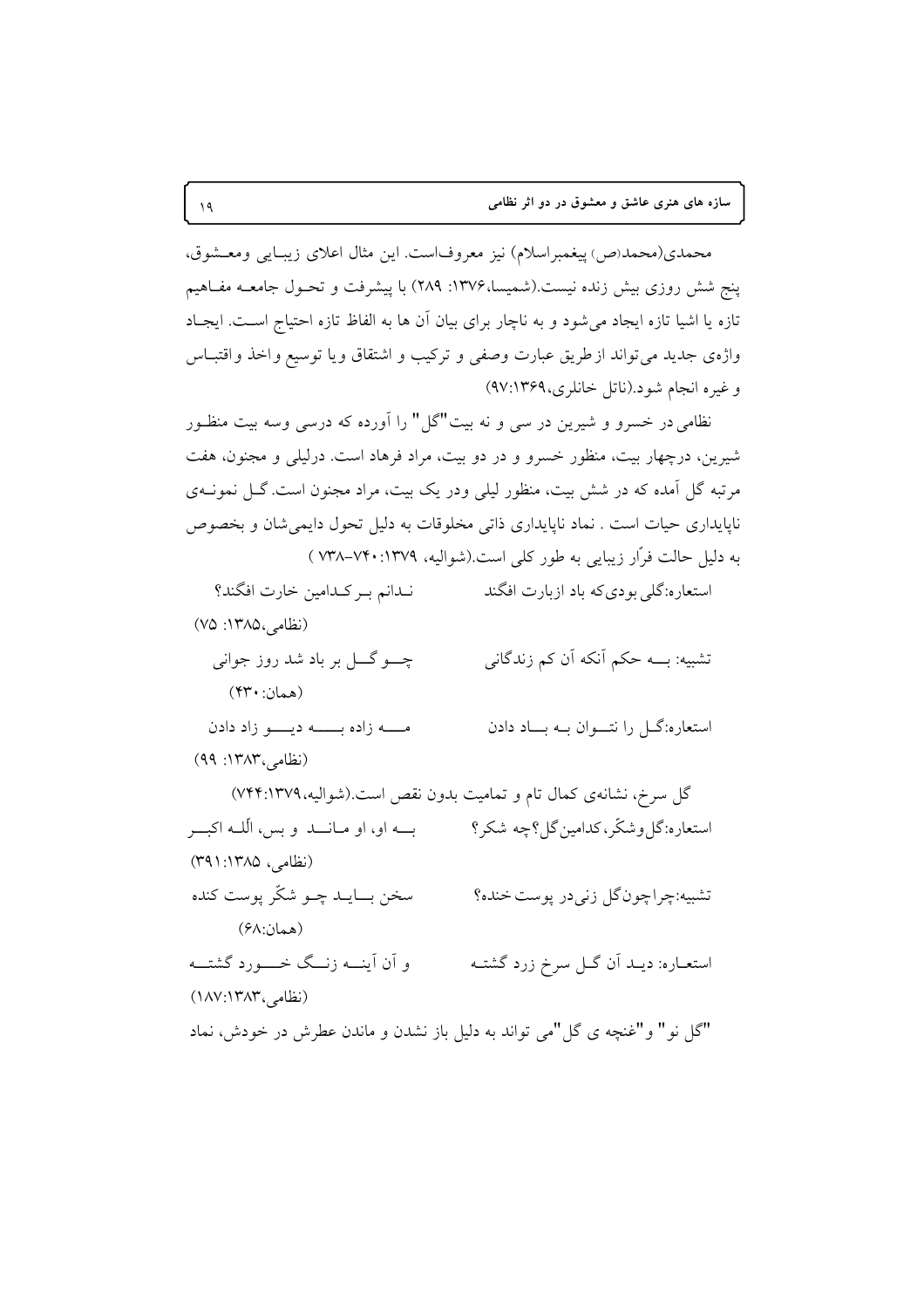ابتدای عمر، جوانی و خوش عطری پیش از حد پاشد. گره بو دل زده چون غنچهي گل تشىيە: زگىريە بلىلـە، وز نالە بليـــل (نظامی، ۱۳۸۵: ۲۲۲) بسر سبسزه ز سسايه گل همی بست تشبیه:چون گل به میان سبزه بنشست (نظامی،۱۳۸۳:۱۳۸۳) پری:پریصاحب جادو، نماد قدرتهای خارق العاده ی روح، و یا ظرفیتهای طرارانهی تخیل است. پری می تواند تغییر شکل دهد. آنها گره های روان را به سختی می بندندیا باز می کنند. شاید پریان در اصل خدا بانوان حامی مزارع بوده اند. پری دیدنی نیست.(شوالیه، ۱۳۷۹: ۲۱۸)

در خسرو و شیرین نظامی هفت بیت با واژه ی پری، پنج بیت پریروی، سه بیت پریرخ، یک بیت پریزاد، یک بیت پریوش وچهار بیت پری پیکر آمده که درهمهی آن ها مراد شیرین است. در لیلی و مجنون دو بیت پریروی، دوبیت پریزاد ویک بیت پری فش آمده که در همه ی آن ها مراد ليلي است.

قبا يوشيد و شد بريشت شبـديز تشبيه: برون اَمدپريرخ چون پرىتيز (نظامی، ۱۳۸۵: ۸۳) همچـون پريان پريـد ازاّن كوي تشبيه: خـــــــر گاه نشين بت پـــر پروي (نظامی، ۱۳۸۳: ۱۹۵) سخن در شیشه می گویی پریوار استعاره:پریرویا، نهان می داری اسرار (نظامی،۱۳۸۵):۶۸ ) یریان همواره خود را به شیوه ای نوبه به نوبه، مانند کسوف نشان می دهند، هر چند که در موجودیت خود جاودان باقی می مانند و از این تناوب در تجلی می توان آن ها را همسان با تجلي ناخودآگاه ديد كه گاه به گاه است. (شواليه، ١٣٧٩: ٢٢٢)

استعاره: مرا زین کار کامبی برنخیزد میری پسپوسته از مسردم گریزد (نظامی،۱۳۸۵) (۸۷:۱۳۸ معشوق، تجلَّى اموري است كه در زمينهي تاريخي زندگاني ايراني هيچ گاه رخ ننموده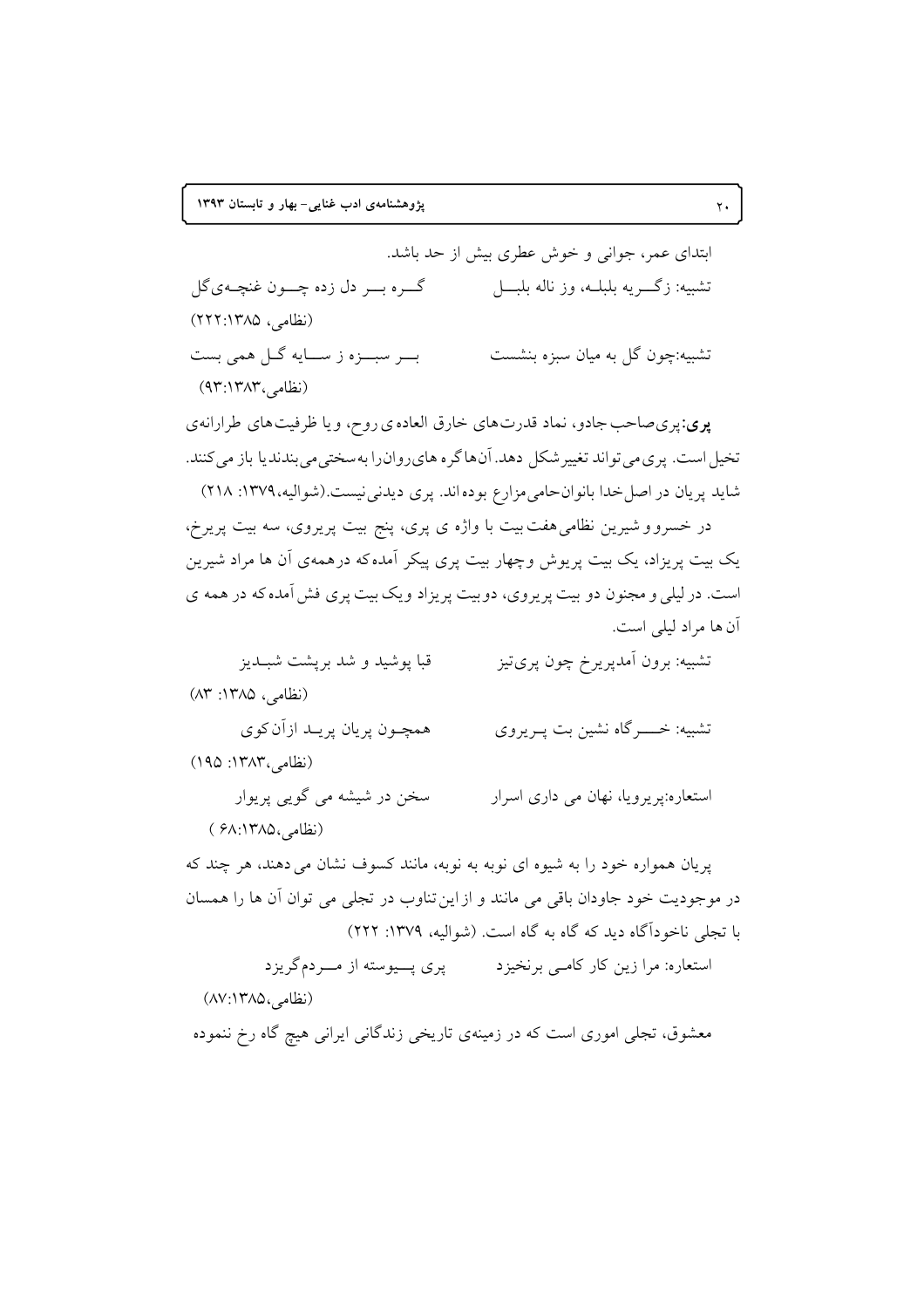وحضور نداشته است، هر چند همواره مورد آرزو و تمنی بوده است. این است که پری دیدنی نیست واگر کسی او را بیبنددیوانه خواهد گشت (شمسا، ۲۹۲:۱۳۷۶) استعاره:به کس نتوان نمود این داوری را کـه خسرو دوسـت می دارد پری را (نظامی، ۱۳۸۵:۸۷:۱۳۸ تشبیه: همـــان بهتـــرکــه با آن مــاه دلدار نهفتــــه دوستــــی ورزم پــــری وار (همان:١٩٨) **شمع:** شمع روشن نماد فردیت در انتهای زندگی کیهانی اولیه است، این فردیت در شمع متمرکز می شود.(شوالیه، ۱۳۷۹: ۹۲) مراد از شمع در خسرو و شیرین، درنهبیت شیرین وسه بیت مراد خسرواست.درسه بیت ازاین دوازده بیت، شمع را به همراه پروانه آورده است. و در لیلی و مجنون، چهار بار شمع آورده که در سه مورد منظور، مجنون و دریک مورد که شمع و پروانه با هم آمده است، مراد، لیلی است ومنظور از پروانه، مجنون است. تشبیه: لیلـی نـــه کــه صبح گیتــی افروز مجنـــون نــه که شمع خویشتن سوز (نظامی،۱۳۸۳:۶۵) تشبیه: چو شمع از بهر آن سوزم بر آتش كـه باشد شمع وقت سوختن خوش (نظامی، ۱۳۸۵: ۲۹۳) چراغ: نظامی در خسرو و شیرین، در هفت بیت چراغ آورده که در پنج بیت، منظور شیرین و در دو بیت، مراد فرهاد است و در لیلی و مجنون نیز در شش بیت چراغ را آورده که در پنج بیت، مراد لیلی است و در یک بیت، مراد مجنون است. چــراغصبحـــي، اي نـــورعلــينور تشبیه: فروغ چشمی، ایدوری زتودور (نظامی،۱۳۸۵: ۳۱۸) تشبیه: لیلـــی دم صبح پیش می بـــرد مجنون چـــو چراغ پیش می مرد (نظامی، ۱۳۸۳: ۶۵) یــا مشعلــهای بــه چنــگ زاغـی تشبيه: زلـفش چوشبي رخش چـراغي (نظامی، ۳۸۳: ۳۵۸)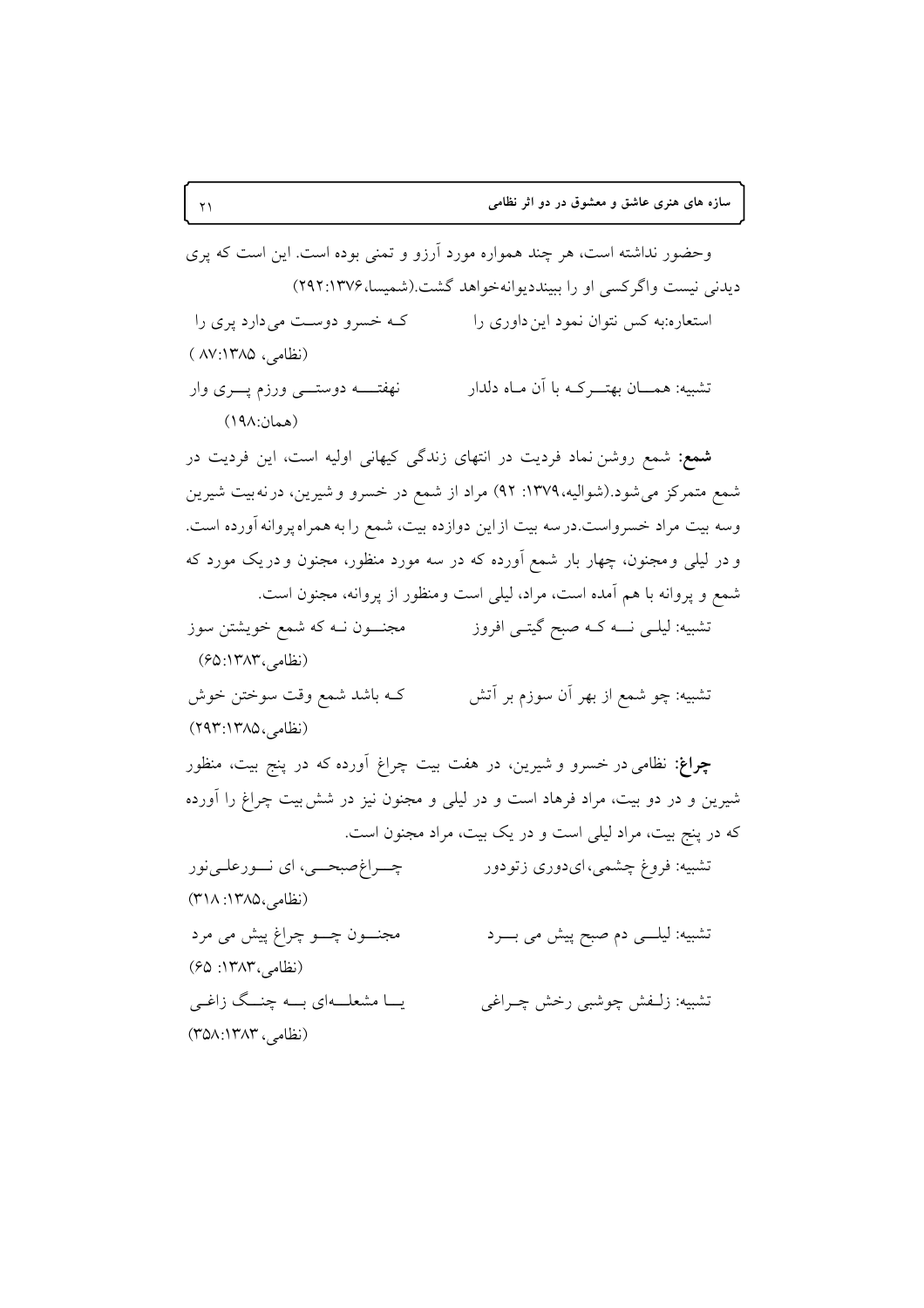خورشید:خورشید منبع نور،گرما و زندگی است. شعاع هایش نشانهی اثرات آسمانی یا معنویی هستندکهبهزمین می رسند. خورشید فقط درهشت بیت از خسرو و شیرین آمده است. تشبیه: شـــه از دیـــدار اَن بِلّـــور دلــکش سیــــ شــــده خــــورشید، یعنــــی دل پــراتش (نظامی، ۱۳۸۵: ۸۱) مگـــر خــــورشید روشــــن را بیــــابـــم استعاره:چو من زين ره به مشرق مي شتابم (همان: ۹۳)

دوگانی مذکر – مونث که برای خورشید و ماه انگاشته می شود، همان دوگانی است که در مورد اَتش و اَب نیزدیده ایم؛یک قانون مطلق نیست. در نزد بعضی اقوام خورشیدمونث است و ماه مذکر و مونث بودن خورشید به دلیل باروری آن است. (شوالیه، ۱۳۷۹: ۱۲۱) تشبیه: فرودآرید، کان مهمان عزیز است شما ماهید و خورشید آن کنیز است (نظامی، ۱۳۸۵: ۷۹)

نثسار افشباند بر خورشید و مهتاب استعاره: به استقبال شد بــا نزل و اسباب  $(11A:ibab)$ 

آب: معانی نمادین آب را می توان در سه مضمون اصلی چشمهی حیات، وسیلهی تزکیه و مرکز زندگی دوباره خلاصه کرد. (شوالیه،۱۳۷۹:۳) نظامی در خسرو وشیرین در شش بیت، آب زندگانی آورده که درینج بیت، استعاره از شیرین است و در یک بیت شیرین را به آب زندگانی تشبیه کرده، در لیلی و مجنون هم یک بیت آمده که مراد لیلی است.

استعاره:پی بر پی او نهاد و بشتافت در تشنگی آب زندگی یافت(نظامی،۱۳۸۳: ۱۹۵) تشبیه:کجاشیرینوآن شیرین زبانی؟ به شیرینی چواّب زندگانی؟(نظامی،۱۳۸۵؛۱۶۷) آهو: آهواساسا"نماد زنانگی است. زیبایی او در برق خارق العاده ی چشمانش نهفته و اغلب نگاه او به نگاه دختری جوان تشبیه می شود.(شوالیه، ۱۳۷۹: ۳۱۲) نظامی درخسرو و شیرین درچهار بیت آهو آورده که در سه بیت، مراد چشم شیرین و در یک بیت، مراد چشم مريم است و مراد از آهوي نافه دريده خسرواست. درليلي و مجنون در سه بيت، آهو آمده كه در هر سه بيت مراد چشم ليلي است: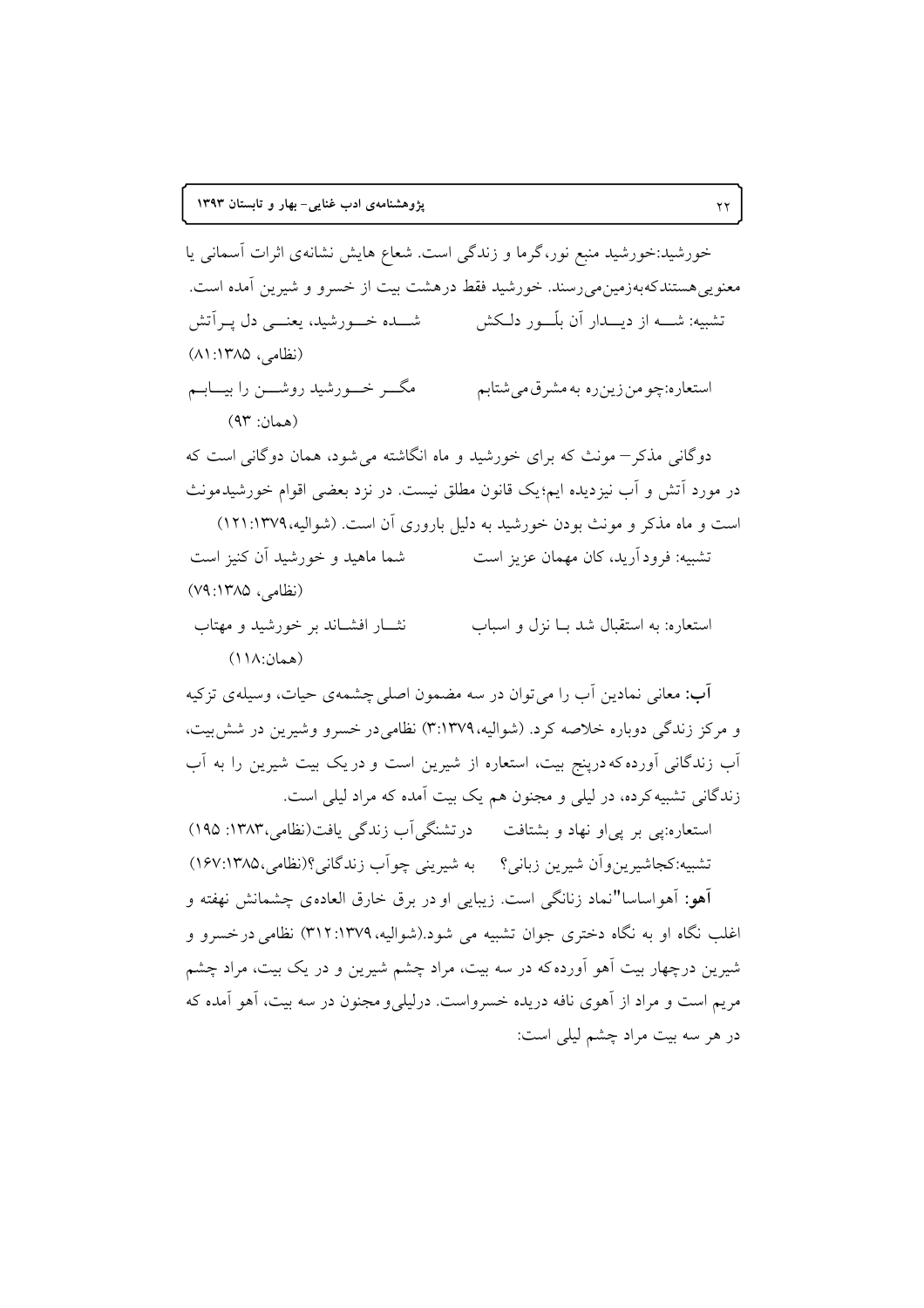بــــرأهــــويي صـــد أهـــــو بيش گيــرد تشبيه تفضيل:گر اندازه زچشمخويش گيرد (نظامر، ۱۳۸۵: ۵۲) استعاره:گر أهويي ز صحـرا رفت، بگذار که در صحرا بود زين جنس بسيار (همان: ٢٧٠) تشبيه: آهــــوچشمـــــي کــــه هــر زماني كشتـــى بـــــه كرشمـــه اى جهـــانى (نظامی، ۵۸:۱۳۸۳) پروانه: پروانه را می توان به عنوان نماد سبکی، و ناپایداری ملحوظ داشت. مفهوم پروانه ای که خود را به شعلهی شمعی می سوزد، برای ما ناآشنا نیست.(شوالیه، ۱۳۷۹: ۲۰۹) یروانه نماینده ی عشاق جان باخته است که درراه رسیدن به هدف، زندگی خود را از دست میدهند. پروانه ساختن و سوختن را به انسان میآموزد.(شمیسا، ۱۳۷۶: ۲۹۰)نظامی در خسرو وشیرین درپنج بیت پروانه را آورده که در همهی آن ها مرادجنس مذکر است که فرهادو شاپور وخسرومراد است. ودرلیلیeمعجنوندریک بیت پروانه را آوردهکهمراد مجنون است. استعاره: به شمـعش بر بسي پروانه بيني مسفى ازنســازش.ســـوىكس پـــــــروانه بينــي (نظامی، ۱۳۸۵: ۵۱) تشبیه: توهستی شمع واو پروانهی مست مسطح به سو شمع آید، رود پـروانه از دسـت (همان: ۲۶۵) استعاره: اي شمــــع نهــــان خانه جان مسمى بــــــــروانه خــويش را مـــــــرنـــجـــان (نظامی، ١٣٨٣: ۶۴) **باغ**: منظور از باغ درخسرو و شیرین در یک بیت شیرینویک بیت خسرواست. وسه بیت در لیلی و مجنون آمده که در هر سه بیت منظور از باغ لیلی است. تشبیه: تو باغی و او گیاهی کز توخیزد گیاه اّن به که هم در باغ ریــــزد (نظامی، ۱۳۸۵: ۲۵۶) تشبيه: ليلـي بــــگذار بـــاغ در بـــاغ مجنون غلطـــم که داغ بــــر داغ (نظامی، ۱۳۸۳: ۶۵)

 $\tau\tau$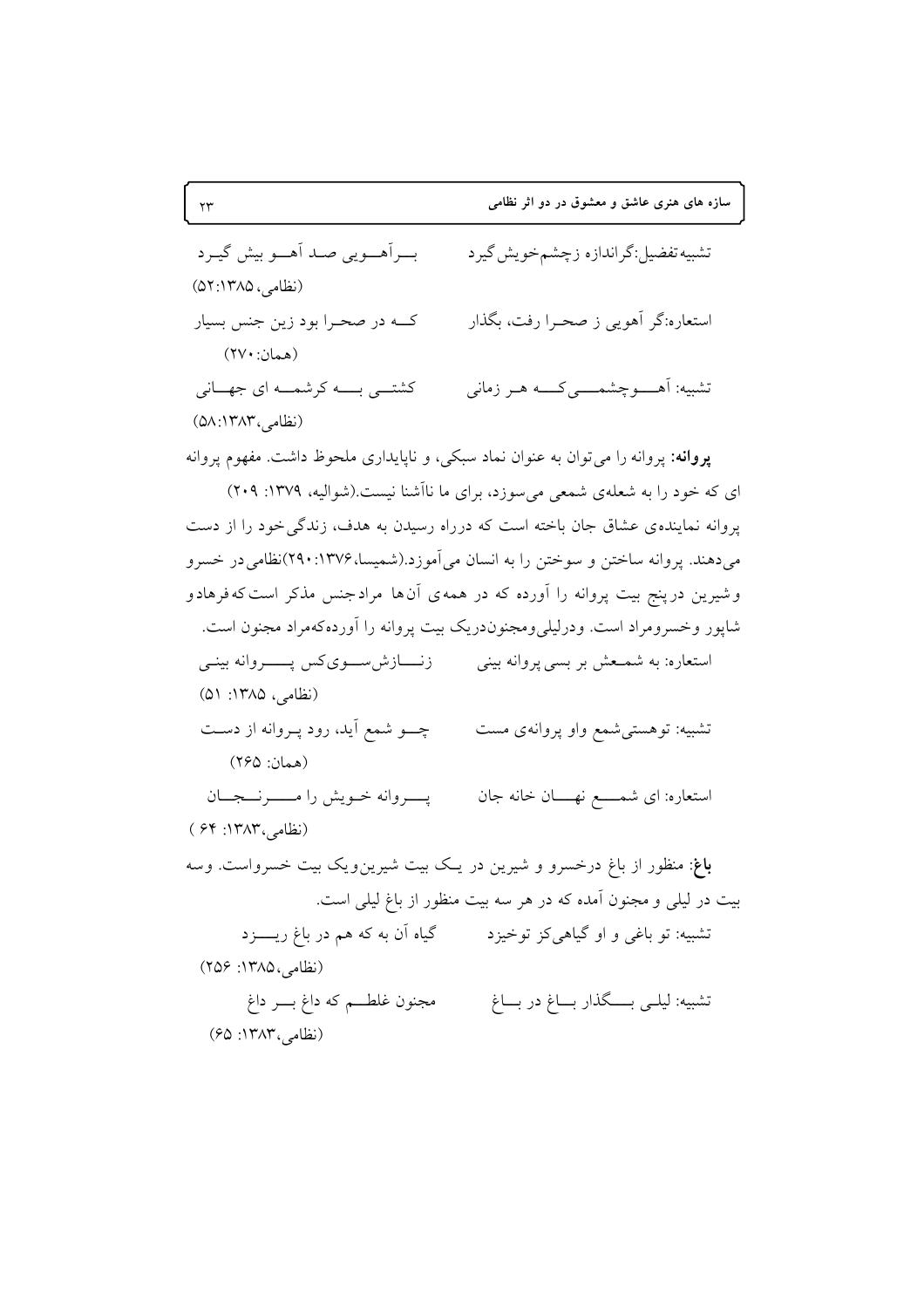أوخ هـــــمه رنــــــج باغبانيـــم

(همان: ١٣٧) **شیر**: شیر، مظهر قدرت و عقل، در عین حال نشانه ی غایت غروروخود پرست<sub>ی</sub>ونشانهی زندگی دوباره است.(شوالیه،۱۳۷۹:۱۱۱)این تصویر فقط درینج بیتخسر ووشیرین آمده است: تشبیه: شگرفی، چابکی، چستی، دلیری مصلح به مسلح آه، به کینه تند شیسری (نظامی، ۱۳۸۵: ۶۹) که اَرم پــــــای با شیر شـــکاری استعاره: نيم چندان شگرفاندرسواري  $(144)$ 

**بادام**: به طورکلی بادام درارتباط با پوستش، نمادجوهرپنهان در فروع وضمائم است، نشانه ی واقعیت مکتوم در زیر ظواهر،ودر عرفان نماد حقیقت، گنج و چشمهی همواره پنهان است. (شواليه، ١٣٧٩: ١١) نظامي در خسرو و شيرين در سه بيت بادام را آورده است. تشبیه: همه چشمه ز جسمآن گل اندام مسلم گـــل بادام و در گـــل مغـــز بــادام (نظامی، ۱۳۸۵: ۸۱) گـــلابي بر گل بادام ميçيـــــــخت استعاره: ز بادام تر اَب گــل برانگیخت (همان : ١٧٠)

دریا: همه چیز از دریا خارج می شود و به آن باز می گردد. دریا محل تولد، استحاله و تولد دوباره وبیانگر پویایی زندگی است. دریا هم تصویر زندگی است و هم تصویر مرگ (شوالیه،  $(719.174)$ 

چے دریـــا بیشتر پیــــدا کنم جوش تشبيه: مراتــا بيش رنجاني كه خاموش (نظامی، ۱۳۸۵: ۳۳۹) تشبيه مركب: جداگشتم زتورنجور وتنها چو مساهي کسو جلدا ماند ز دريا (همان: ۳۷۳ ) **نر گس**: نر گس نماد بي حسي وکر ختي مرگ است، اما مر گي که شايد چيزي جز خواب

استعاره: شد در سر باغ تو جــوانيم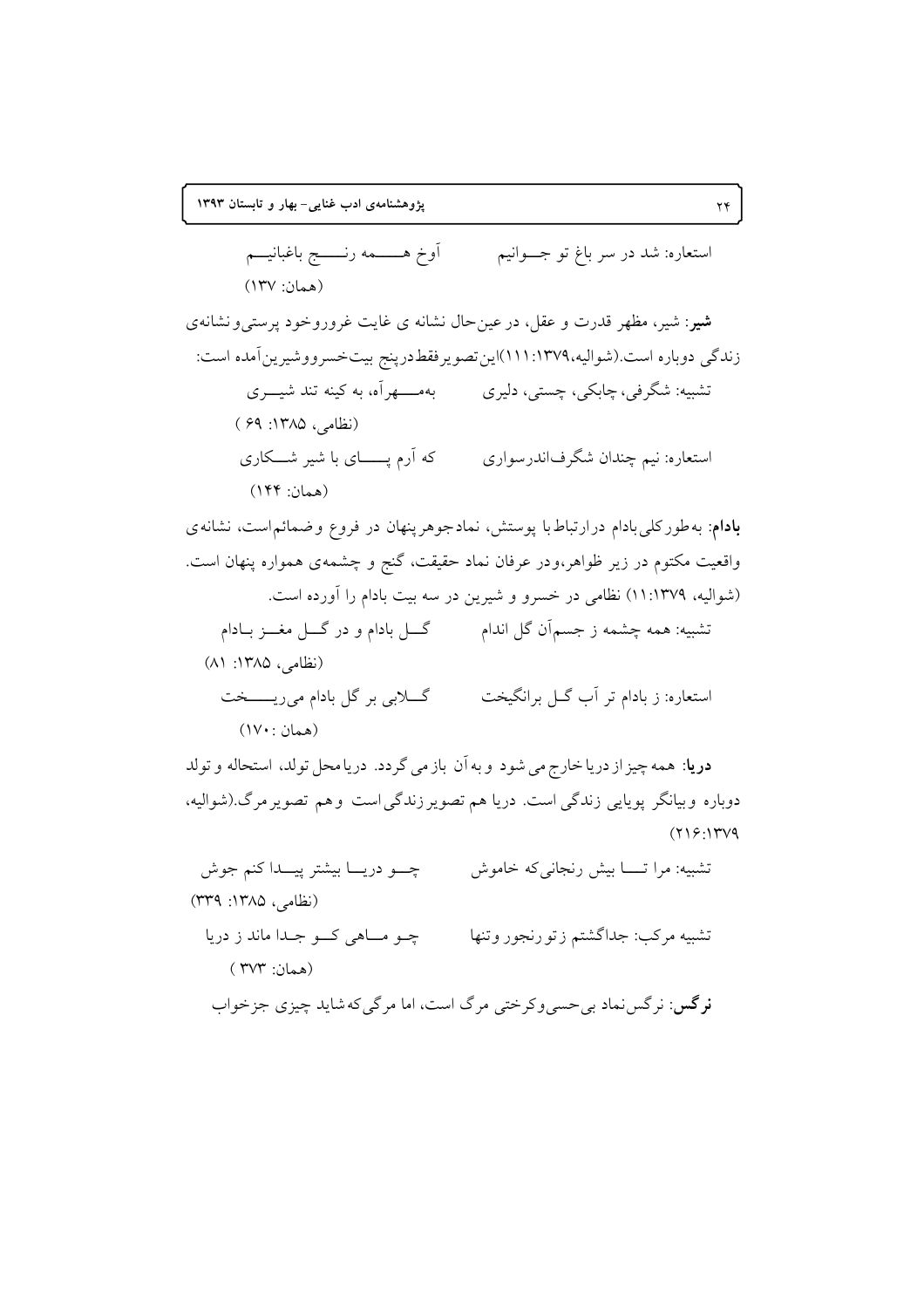نست. نرگس در پهاران و در محبطی مرطوب رشد می کند و همین ویژگی است که آن را به نمادگرایی آبها وتناوب فصول ودر نتیجه به باروری ارتباط می دهد.(شوالیه، ۱۳۷۹:۱۳۷۹) دربیت زیر نرگس استعاره از شیرین است. استعاره: در اَبی نــــرگسی دیدم شکفته چو آبی خفته وز او آب خـــفته

(نظامی،۱۳۸۵؛۸۶)

**بلبل**: بلبل به خاطر گوشنوازی صدایش مشهوراست. با زیبایی آوازش، شب های شادرا افسون می کند، ساحری که خطرروز را از خاطر می برد. تمام شاعران آن را رامشگر عشق می خوانند، احساساتی راجان می بخشدکه درارتباط نزدیک با عشق و مرگ باشد.(شوالیه، ۱۳۷۹: ۱۰۴) نظامی تنها در یک بیت بلبل را آورده است:

استعاره:دوهم میدانبههم بهترگرایند می دوبلبل برگلی خوشتــرسراینــد

(نظامی،۱۳۸۵: ۲۲۷)

گو**زن**: نماد تیزی و چابکی است. در این بیت منظور زیبایی گوزن است ودر ضمن مبالغهی در وصف دارد چون همیشه و به طور طبیعی شیر گوزن را شکار می کنداما در این جا گوزن شیر را شکار کرده است.

رسن در گردن شب ژبان کرد استعاره: گوزنی بر ره شب اآشبان کرد (نظامی، ۱۳۸۵: ۱۳۷)

بهار: بهار باغ بزرگ هستی است باغی که دارای باغ های زیاد ی است و ازویژگی های نمادین آن گاه بارداری و زایش مدام است وگاه گذرا بودن و ناپایداری. نظامی در خسرو و شیرین دردوازده بیت لفظ بهاررا آورده که دریک بیت، منظور مهین بانو، دریک بیت خسرو و در ده بیت منظور شیرین بوده، و در لیلی و مجنون دردو بیت منظور از بهار لیلی است. تشبیه:برون|َمد، چهگویم؟چون!بهاری به زیبــایی چـــو یغمـــایی نگاری (نظامی،۱۳۸۵: ۲۴۹) ريودي گيل، پيه دل خارش نهادي استعاره: بهاري راكه در بروي گشيادي (نظامی، ۱۳۸۵: ۱۷۲)

 $\Upsilon \Delta$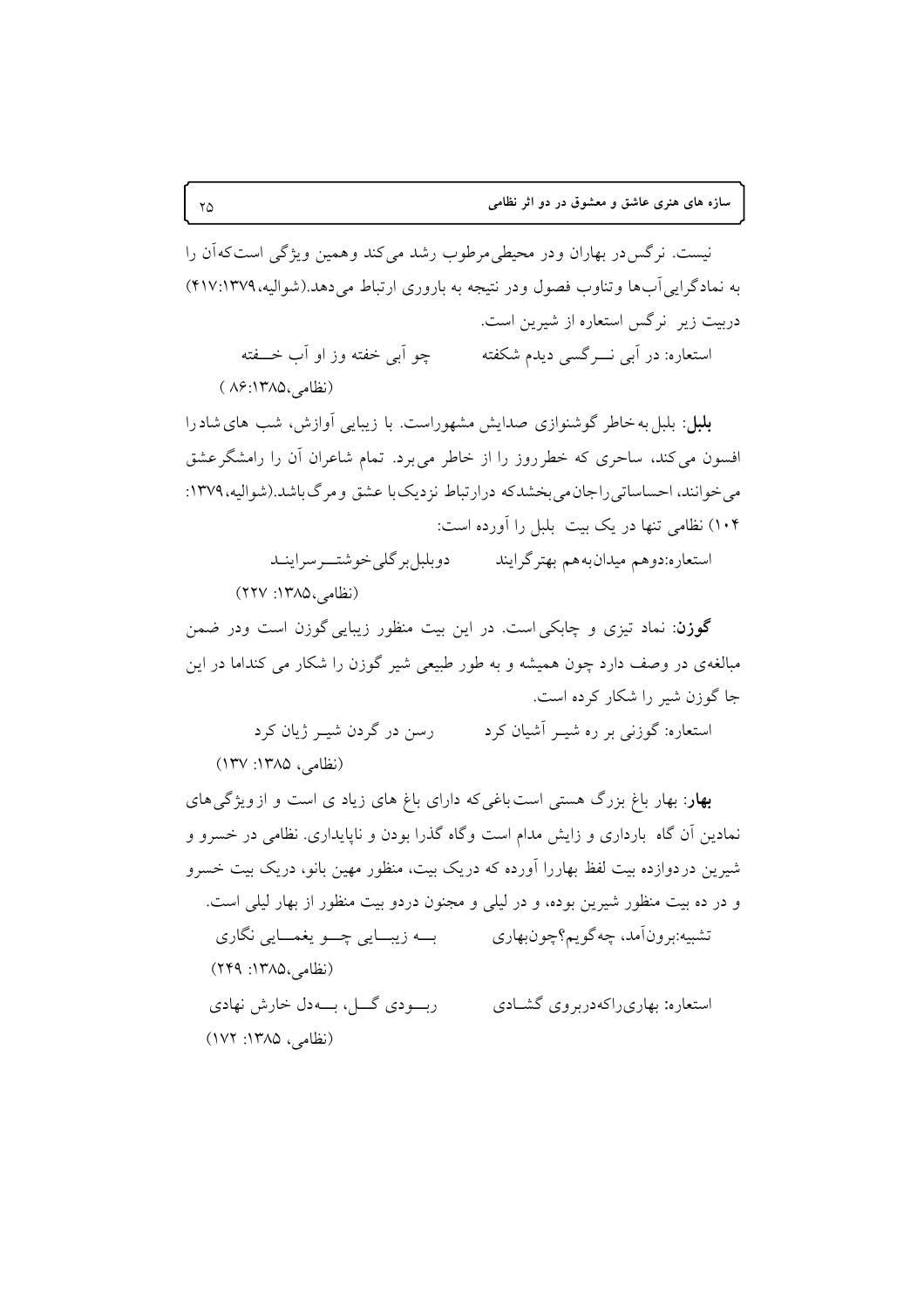آمدیے آن بھیلے دیگے۔ استعاره: بیسیر از سر آن بهسسار نویر (نظامر، ١٣٨٣: ١٩۶)

در بهار، همه ی پرندگان می کوشند تا باغ همیشه بهاری بماند؛ ولی همواره باغ بعد از بهار پاییز را هم می بیند:

به چنگ زاغ و در خون چنگ آن زاغ استعاره: بهاری مشکبو دیدم دران باغ (نظامی،۱۳۸۵): ۳۶۶)

### نتيجه

ازدوکتاب خسرو وشیرین و لیلی و مجنون حکیم نظامی سازههای هنری مرتبط با عاشق و معشوق را استخراج کرده و پس از بررسی این نتیجه حاصل شدکه نظامی در پرداختن به سازه های هنری عاشق و معشوق در این دو اثر بزرگ، بهمحیط جغرافیایی وطبیعی دو فرد عاشق و معشوق توجه نداشته و درخسرو وشیرین(کهدر یک محیط سرسبز و پررونق است) ازهمان واژه هایی استفاده کرده است؛ که درمجنون و لیلی که در سرزمینی خشک و بی آب و علف واقع شده است.

سازههای هنری ای همچون ماه، سرو، گل و پری از بسامد بالایی برخوردار هستند و تصاويري همچون شمع وچراغ بسامدي درحد متوسط دارندوتصويرهاييءانندخورشيد، أب، آهو، پروانه، باغ و شیر درحد چندین بیت و باز، شمشاد، بلبل، نرگس، بادام و گوزن و دریا در حد یکی دو بیت می باشند؛ که به ترتیب فراوانی در مقاله آورده شده اند.

اکثر تصاویر در دواثر مشترک هستند ولی بار معنایی آنها متفاوت است ونگاه حکیم نظامی به عشق کاملا" متفاوت است. در خسرو و شیرین، عشق زمینی و تداوم عشق پس از وصال تا سرحلهٔ جانفشانی و ایثار، و در لیلی و مجنون عشق یاک کهاز ویژگی های آن فراق، جدایی، حرمان، گریزنده از بهرهی تن و در نهایت مرگ عاشق و معشوق است.

 $\mathbf{Y}\mathbf{P}$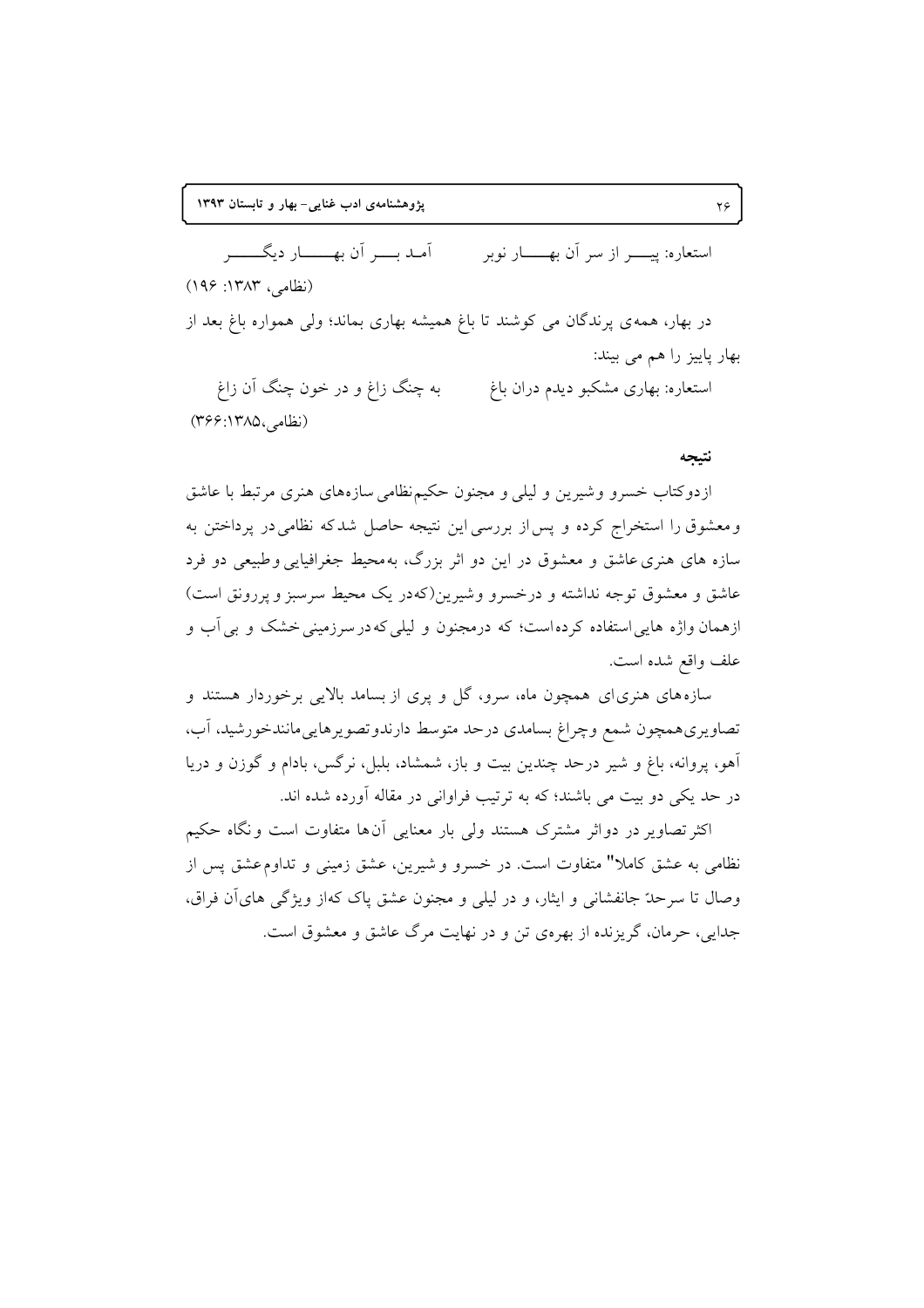## منابع

۱– ابوعلی سینا، **رساله ی عشق**، تصحیح سید محمد مشکوه، تهران: انجمن آثار ملی، ۱۳۱۹. ۲– ایران زاده، نعمت اله، اَتشی پور، مرضیه، طرح داستانی خسرو و شیرین و لیلی و مجنون <mark>نظامی گنجوی با تاکید بر روایت شرقی</mark>، پژوهشنامه ادب غنایی، پاییز و زمستان، دوره ۹ شماره ١٧، صص ٣٢- ۵، ١٣٩٠.

٣- بيروني، محمد بن احمد، آثار الباقيه، ترجمه اكبر دانا سرشت تهران: اميركبير، ١٣۶٣. ۴– پورنامداریان، تقی، **رمز و داستان های رمزی در ادب فارسی**، چاپ سوم تهران: انتشارات علمي و فرهنگي، ۱۳۶۸.

۵– یورنامداریان، تقی، **سفر در مه**، تهران: انتشارات نگاه، ۱۳۸۱.

۶- یهلوان نژاد، محمد رضا، عطری، مهسا، مقایسه ی توصیف معشوق در لیلی و مجنون نظامی و رومئو و ژولیت شکسپیر به عنوان نمادی از ادبیات شرق و غرب، نخستین همایش ملی ادبیات فارسی و پژوهش های میان رشته ای، ۱۳۸۹.

۷– دادور، ابوالقاسم، منصوری، الهام، درآمدی بر اسطوره ها و نمادهای ایران و هند در عهد باستان، تهران : انتشارات دانشگاه الزهرا و كلهر ١٣٨٥

۸– دورانت، ویل، **تاریخ تمدن**، کتاب اول ترجمه احمد آرام تهران: فرانکلین، اقبال، ۱۳۴۳. ۹- دهخدا، على اكبر، لغت نامه، زير نظر محمد معين، تهران: سازمان لغت نامه، ١٣٢۵.

١٠- ذبيح نيا عمران، آسيه، مقايسه محتوايي ليلي و مجنون نظامي و فراق نامه سلمان ساوجی، پژوهشنامه ادب غنایی، بهار و تابستان ـ دوره ۹ـ شماره ۱۶، ص ۱۱۴-۹۹. ۱۳۹۰.

١١-ژانشواليه،آلن گرېران، **فرهنگنمادها**،ترجمهوتحقيق سودابه فضايلي،تهران: جيحون،١٣٧٩. ۱۲- سام خانیانی، علی اکبر، محمدی، ابراهیم، نظری، اعظم، **نقد تطبیقی ساختار روایی خسرو و شیرین نظامی و مثنوی پیدماوت**، یژوهشنامه ادب غنایی، پاییزو زمستان، دوره ۹، شماره  $.1191 \cdot .117 - 1171$   $\approx$  .1Y

۱۳– ستاری، جلال، حالات عشق مجنون، تهران: انتشارات توس، ۱۳۶۶. ۱۴– شمیسا، سیروس، **سیر غزل در شعر فارسی**، چاپ پنجم، تهران: فردوس، ۱۳۷۶.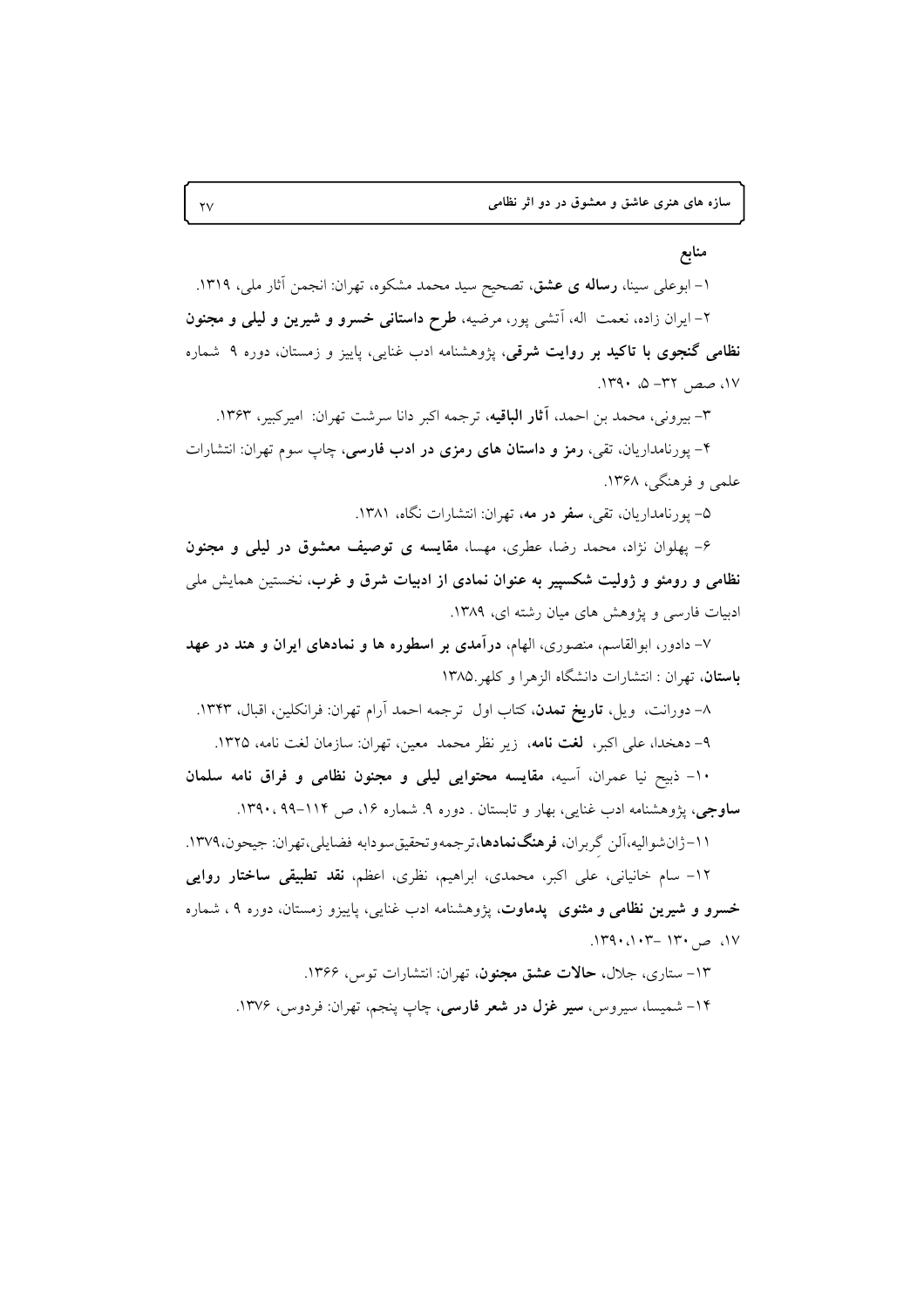۱۵- صمدی، مهرانگیز(رجالی)، ماه در ایران از قدیمترین ایام تا ظهور اسلام، تهران: انتشارات علمي وفرهنگي،١٣۶٧.

۱۶- طالبیان، یحیی، صورخیال در شعر شاعران سبک خراسانی، کرمان: عماد کرمانی، ۱۳۷۸. ١٧- طغیانی، اسحاق، جعفری، سمانه، <mark>شیرین ترین حکمت های خسروی</mark>، یژوهشنامه ادب غنایی، پاییز و زمستان، دوره ۷، شماره ۱۳، ص ۶۲-۳۹، ۱۳۸۸.

١٨- عابدي ها، حميد، پايان نامه ي زيبايي شناسي عاشق و معشوق در مثنوي هاي عاشقانه نظامی، مقطع کارشناسی ارشد دانشگاه بین المللی امام خمینی، ۱۳۸۳.

۱۹- مرتضایی، خدیجه، پایان نامه ی بررسی و تحلیل سیمای زن و معشوق در اشعار نظامی، **سعدی**، مقطع کارشناسی ارشد، دانشگاه آزاد اسلامی واحد تهران مرکزی، ۱۳۸۶.

۲۰- معین، محمد، <mark>فرهنگ فارسی معین</mark>، بر اساس فرهنگ دکتر محمد معین دو جلد تهران: انتشارات فرهنگ ماهر خ، ۱۳۸۲.

۲۱– ناتل خانلری، پرویز، **تاریخ زبان فارسی**،جلد اول،چاپ چهارم، تهران: نو. ۱۳۶۹

۲۲– نصراصفهانی، محمدرضا، حقی، مریم، **شیرین و پاملا**، پژوهشنامه ادب غنایی، بهار و تابستان، دوره ۸، شماره ۱۴،صص ۱۶۰–۱۴۸۱، ۱۳۸۹.

۲۳- نظامی گنجه ای، **کلیات نظامی**، تصحیح و شرح: حسن وحیددستگردی، دوجلد تهران: انتشارات طلايه، ١٣٨٣.

۲۴- -------، **خسرو و شیرین**، با تصحیح و حواشی حسن وحید دستگردی به کوشش سعيد حميديان، چاپ هفتم، تهران: نشر قطره، ١٣٨۵.

۲۵- یاحقی، محمد جعفر، فرهنگ اساطیر و اشارات داستانی در ادبیات فارسی، تهران: نشر سروش، ۱۳۷۵.

## **Sources**

1- Abediha, Hamid. MA Thesis on the Zibayee-shenasi-ye ashegh va mashoogh dar masnaviha-ye asheghaneh-ye Nezami. Imam Khomeini International University, 2004.

2- Abu Ali Sina. Resaley-e-Eshgh. Seyyed Mohammad Meshkat Anjoman -e- Asar-e meli publication, 1940.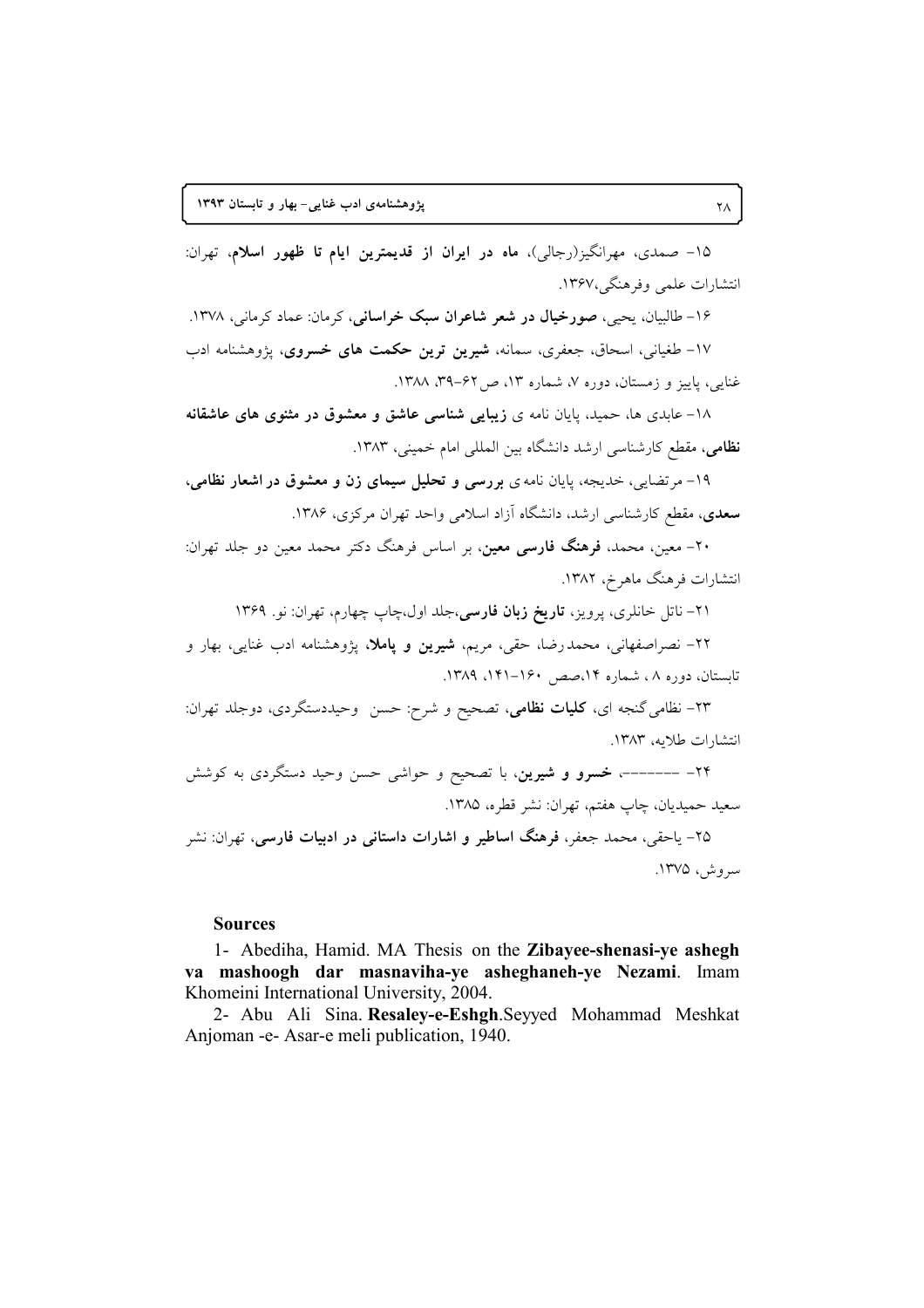3- Biruni,Mohammad-ibn-e-Ahmad.**Asar-ol Baghiyeh**. Trans,Akbar Danaseresht,Tehran:Amirkabir publication, 1984.

4- Chevalier, jean and Alain Gheerbrant. **Farhang-e Nomad ha**. Soudabeh, Fazayeli trans, 5 Vols,Tehran:jeyhoon publication, 2000.

5- Dadvar, Abolghasem,Elham Mansouri.**Daramadi bar ostoureha va nemadhay-e Iran va Hend dar ahd-e bastan**.Tehran:Al-zahra university &kalhor publication, 2006.

6- Dehkhoda, Ali Akbar.**Loghat nameh**.Supervised by Mohammad Moeen,Tehran of university:Sazeman-e-Loghat-nameh publication.

7- Durant,Will.**Tarikh-e tamadon**. vol.1, trans Ahmad Aram, Tehran: Franklin, Eghbal publication, 1964.

8- Iranzadeh, Nematollah.Atashipour, Marziyeh.**Tarh-e Dastani Khosrow va Shirin, va Leili va Majnoon-e Nezami Ganjavi ba takid bar revayat-e sharghi** . Journal of Lyrical Literature studies,Fall and Winter,Vol. 9 ,No. 17, 5-32, 2011.

9- Moeen,Mohammad.**Farhang-e Farsi Moeen**.2 Vols, Tehran: Farhang Mahrokh publication, 2003

10-Mortezaee,Khadijeh, MA. Thesis on the **Barresi va tahlil-e simay-e zan va mashoogh dar ashar-e Nezami va sa'di**. Islamic Azad University of Tehran: Central Branch, 2007.

11-Natel Khanlari,parviz.**Tarikh-e -zaban-e** 

**Farsi**.vol.i.Ed.4.Tehran: now publication, 1990.

12-Nasr Esfahani, Mohammad Reza, Haghi, Maryam.**Shirin va Pamela**.Journal of Lyrical Literature studies, Spring and Summer, Vol. 8, No. 14,141-160, 2010.

13-Nizami Ganjeii.**Khosrow and shirin**. Hassan Vahid Dastguerdied , compiled by saeed Hamidian,Ed.7,Tehran: Ghatreh publication, 2006.

14-Nizami Ganjeii.**Koliyat-e Nezami**.Hassan Vahid Dastguerdied.2 Vols.Tehran :Talayeh publication. 2004.

15-Pahlevan Nezhad, MohammadReza. Atri, Mahsa. **Moghayeseh-ye tosif-e mashough dar Leili va Majnoon-e Nezami va Romeo va Juliete Shakespear be onvan-e nomadi az adabiyat-e shargh va gharb**. First National Congress on Persian Literature and Interdisciplinary Studies, 2010.

16-Pournamdarian,Taghi.**Ramz va dastanhaye ramzi dar adab-e Farsi** .Ed:3,Tehran:Elmi&Farhangi publication, 1989.

17-Pournamdarian,Taghi. **Safar dar meh**.Tehran: Negah publication, 2002.